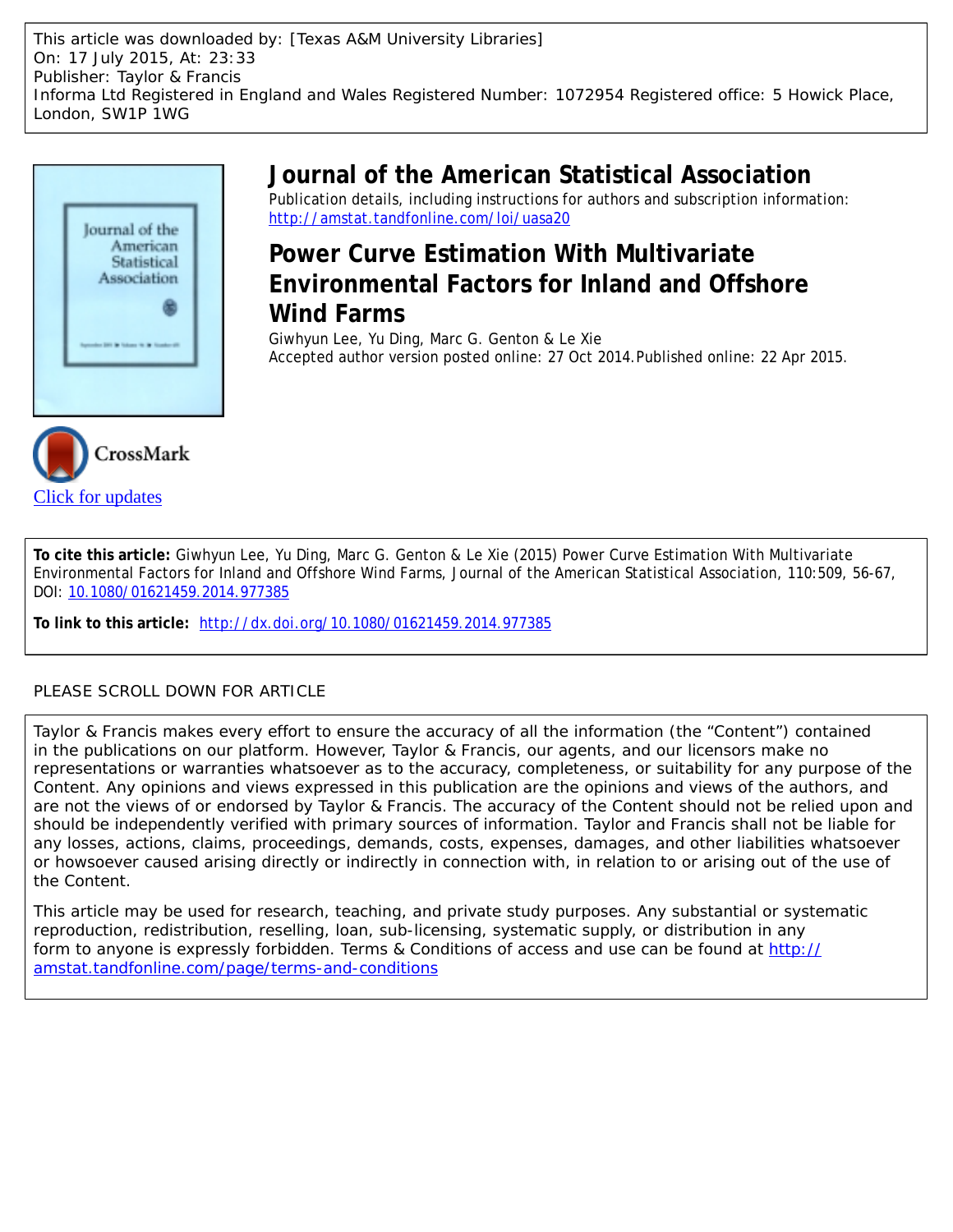# **Power Curve Estimation With Multivariate Environmental Factors for Inland and Offshore Wind Farms**

Giwhyun LEE, Yu DING, Marc G. GENTON, and Le XIE

In the wind industry, a power curve refers to the functional relationship between the power output generated by a wind turbine and the wind speed at the time of power generation. Power curves are used in practice for a number of important tasks including predicting wind power production and assessing a turbine's energy production efficiency. Nevertheless, actual wind power data indicate that the power output is affected by more than just wind speed. Several other environmental factors, such as wind direction, air density, humidity, turbulence intensity, and wind shears, have potential impact. Yet, in industry practice, as well as in the literature, current power curve models primarily consider wind speed and, sometimes, wind speed and direction. We propose an additive multivariate kernel method that can include the aforementioned environmental factors as a new power curve model. Our model provides, conditional on a given environmental condition, both the point estimation and density estimation of power output. It is able to capture the nonlinear relationships between environmental factors and the wind power output, as well as the high-order interaction effects among some of the environmental factors. Using operational data associated with four turbines in an inland wind farm and two turbines in an offshore wind farm, we demonstrate the improvement achieved by our kernel method.

KEY WORDS: Additive multivariate kernel regression; Nonparametric estimation; Turbine performance assessment; Wind power forecast.

# 1. INTRODUCTION

<span id="page-1-2"></span>Wind energy is one of the fastest growing renewable energy sources. According to a report issued by the U.S. Department of Energy (DOE), wind power installation in the United States increased by nearly a factor of 10 in the past decade, from 6350 megawatts (MW) in 2003 to 61,108 MW by the end of 2013 (DOE [2014\)](#page-11-0). The DOE advocates working toward the goal that wind power accounts for 20% of the total electricity generated in the United States by 2030 (DOE [2008\)](#page-11-1). To manage wind turbines and to plan wind energy production, it is critical to assess wind power generation under a given weather profile. The so-called power curve plays a central role in this task (Monteiro et al. [2009;](#page-11-2) Giebel et al. [2011\)](#page-11-3). In the wind industry, the power curve measures the relationship between power output of a turbine and the wind speed. In this article, we estimate the power curve associated with individual turbines at both inland and offshore wind farms using turbine-specific power output data and environmental data measured from a meteorological mast on the corresponding farm.

<span id="page-1-7"></span><span id="page-1-3"></span>We first explain the basics of the power curve. Denote by *y* the power output from a wind turbine and by *x* the vector of explanatory variables. *V* is the wind speed. In wind power production, as illustrated in the left panel of [Figure 1,](#page-2-0) a turbine starts to produce power after the wind reaches the cut-in speed,  $V_{ci}$ . A nonlinear relation between *y* and *V* then ensues, until wind reaches the rated wind speed, *Vr*. When the wind speed is beyond  $V_r$ , the turbine's output power will be restricted at the rated power output,  $y_r$ , also known as the nominal power capacity of the turbine, using control mechanisms such as pitch control and rotor speed regulation. The turbine will be halted when the wind reaches the cut-out speed,  $V_{\text{co}}$ , because high wind is deemed harmful to the safety of a turbine. For the power curve shown in the left panel of [Figure 1,](#page-2-0)  $x := (V)$ .

<span id="page-1-10"></span><span id="page-1-9"></span><span id="page-1-6"></span><span id="page-1-1"></span><span id="page-1-0"></span>The wind industry makes use of power curves for at least two important purposes. The first is to forecast wind power (Monteiro et al. [2009;](#page-11-2) Giebel et al. [2011\)](#page-11-3) in two steps. First, wind speeds are forecast and then this forecast is converted to a power forecast using a power curve. The second purpose of power curves is for turbine performance assessment and turbine health monitoring (Albers, Klug, and Westermann [1999;](#page-11-4) Uluyol et al. [2011;](#page-12-0) Stephen et al. [2011;](#page-12-1) Lee et al. [2014\)](#page-11-5), in which a power curve is used to characterize a turbine's power production efficiency by noting the changes in the position and slope of the turbine's power curve; for an illustration, see [Figure 1,](#page-2-0) right panel. We note that wind forecasting is beyond the focus of this article; it is a subfield of its own; for details on wind forecasting, interested readers should refer to Gneiting et al. [\(2006\)](#page-11-6), Monteiro et al. [\(2009\)](#page-11-2), Hering and Genton [\(2010\)](#page-11-7), Zhu and Genton [\(2012\)](#page-12-2), Pinson [\(2013\)](#page-12-3), and Zhu, Bowman, and Genton [\(2014\)](#page-12-4).

<span id="page-1-12"></span><span id="page-1-8"></span><span id="page-1-5"></span><span id="page-1-4"></span>The curve shown in the left panel of [Figure 1](#page-2-0) is an ideal power curve, also known as the nominal power curve, typically provided by a turbine manufacturer. The right panel of [Figure 1](#page-2-0) shows the actual power output and wind measurement data

Giwhyun Lee is Assistant Professor, Korea Army Academy, Yeongcheon, Republic of Korea (E-mail: *giwhyunlee@gmail.com*). Yu Ding is Professor, Industrial and Systems Engineering, Texas A&M University, College Station, TX 77843-3131 (E-mail: *yuding@iemail.tamu.edu*). Marc G. Genton is Professor, CEMSE Division, King Abdullah University of Science and Technology, Saudi Arabia (E-mail: *marc.genton@kaust.edu.sa*). Le Xie is Associate Professor, Electrical and Computer Engineering, Texas A&M University, College Station, TX 77843-3131 (E-mail: *Lxie@ece.tamu.edu*). Lee and Ding were partially supported by the grants from NSF (CMMI-0926803 and CMMI-1300236) and King Abdullah University of Science and Technology (KUS-CI-016-04). Genton's research was supported by King Abdullah University of Science and Technology (KAUST). Xie was partially supported by the grant from NSF (ECCS 1150944) and in part by Power Systems Engineering Research Center. The authors thank the editors and the referees for helpful comments, and thank Mr. Hoon Hwangbo for checking the code and verifying the computational results.

Color versions of one or more of the figures in the article can be found online at *[www.tandfonline.com/r/jasa](http://www.tandfonline.com/r/jasa)*.

<span id="page-1-11"></span>**<sup>© 2015</sup> [American Statistical Association](http://www.amstat.org) [Journal of the American Statistical Association](http://pubs.amstat.org/loi/jasa) March 2015, Vol. 110, No. 509, Applications and Case Studies DOI: [10.1080/01621459.2014.977385](http://dx.doi.org/10.1080/01621459.2014.977385)**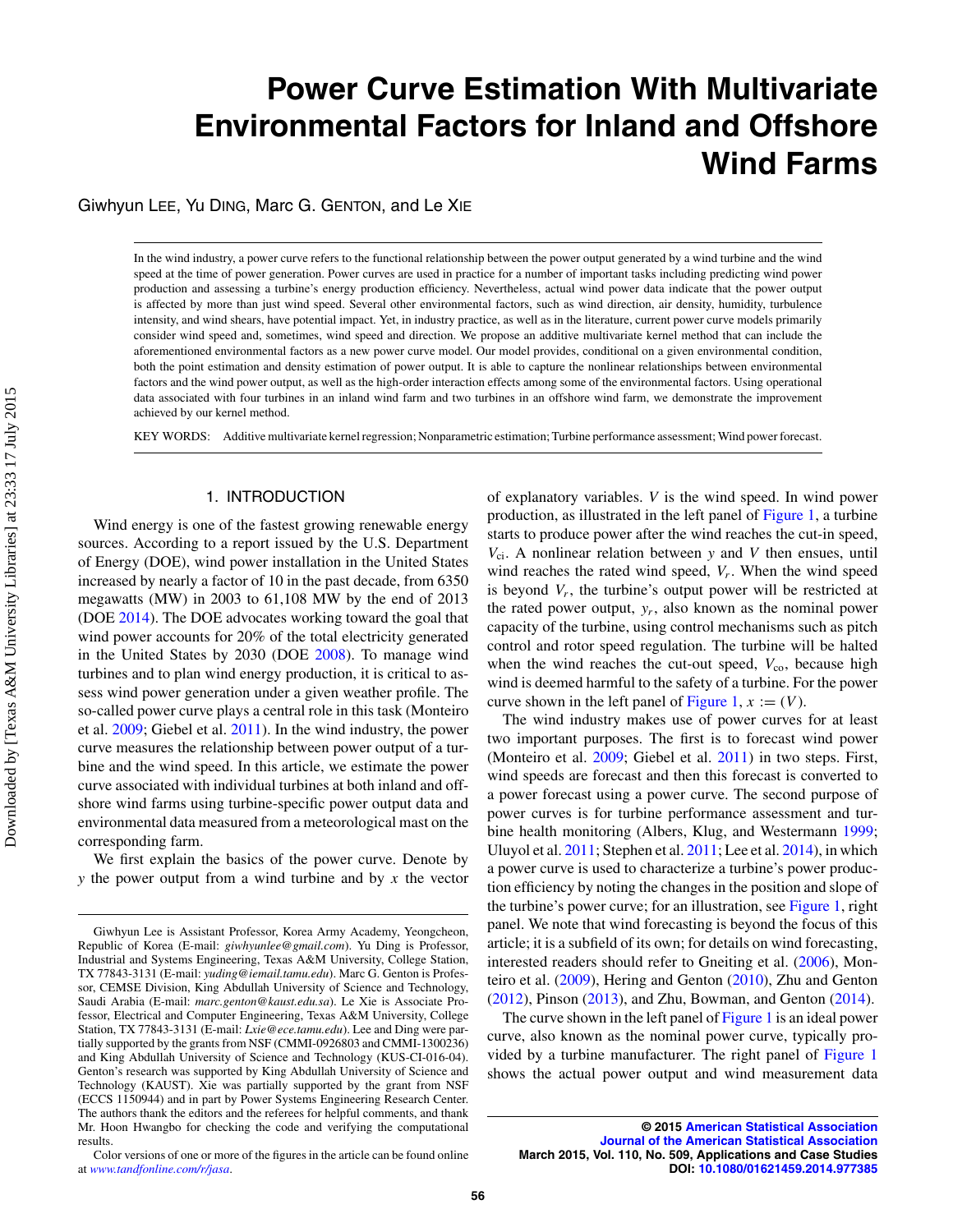<span id="page-2-0"></span>

Figure 1. An example of a power curve:  $V_{ci}$  is the cut-in wind speed,  $V_{co}$  is the cut-out wind speed,  $V_r$  is the rated wind speed, and  $y_r$  is the corresponding rated power output. In the right panel where real power production data are shown, the power outputs are normalized by the rated power output, to protect the identity of the turbine manufacturer. The same treatment is applied to all power curve plots throughout the article.

associated with a turbine, which presents a more complicated picture. Even though the general trend shown in the data tends to agree with the nominal power curve, there appears to be a considerable amount of information that cannot be accounted for by a simple *V*-versus-*y* curve. Between 5 meters per second (m/s) and 15 m/s, there are large amounts of power data for any given wind speed. What this implies is that if *V* is used as the sole explanatory variable, the prediction of wind power suffers a high degree of uncertainty. We investigate whether, and how, more explanatory variables can be included to make a better fit to the power data.

In fact, the meteorological mast on each wind farm included a wide array of sensors that measure more than just wind speed. Other environmental variables measured include wind direction, *D*, temperature, *T*, air pressure, *P*, and humidity, *H*. Based on the wind speed measurements, it is also possible to calculate turbulence intensity, *I* (equal to the standard deviation of short-duration wind speeds divided by the average wind speed of the same duration) and wind shear, *S* (using wind speeds measured at different heights). If we expand our input variable set to include these environmental factors, we could have  $x := (V, D, T, P, H, I, S)$ . Then, our technical objective would be to estimate the conditional density,  $p(y|x)$ , or the conditional expectation,  $E(y|x)$ . Technically,  $E(y|x)$  is no longer a power curve when *x* includes multiple elements; it becomes a power response surface. For the sake of being consistent with industrial convention, we use the term "power curve" in its broad meaning, covering the cases of both one-dimensional power curves and multi-dimensional power response surfaces.

The current industrial practice of estimating the power curve relies on a nonparametric approach, known as the binning method, recommended by the International Electrotechnical Commission (IEC [2005\)](#page-11-8). The basic idea of the binning method is to discretize the domain of wind speed into a finite number of bins, say, using a bin width of 0.5 m/s. Then, the value to be used for representing the power output for a given bin is simply the sample average of all the data points falling within that specific bin, namely:

<span id="page-2-5"></span><span id="page-2-2"></span>
$$
y_i = \frac{1}{N_i} \sum_{j=1}^{N_i} y_{i,j},
$$
 (1)

where *yi,j* is the power output of the *j*th data point in bin *i*, and  $N_i$  is the number of data points in bin *i*. In the binning method,

almost all other environmental variables are ignored, except for the so-called air density adjustment, for which we will present a detailed expression later.

<span id="page-2-14"></span><span id="page-2-12"></span><span id="page-2-9"></span><span id="page-2-4"></span><span id="page-2-1"></span>Many existing methods of fitting a power curve are similar to the binning method in the sense that only wind speed is used as the sole explanatory variable, although the specific techniques used for curve fitting were quite different (Yan et al. [2009;](#page-12-5) Kusiak, Zheng, and Song [2009;](#page-11-9) Osadciw et al. [2010;](#page-12-6) Hayes et al. [2011;](#page-11-10) Uluyol et al. [2011\)](#page-12-0). For instance, Yan et al. [\(2009\)](#page-12-5) and Osadciw et al. [\(2010\)](#page-12-6) used a symmetric sigmoid function and a Gaussian cumulative distribution function for curve fitting, and Kusiak, Zheng, and Song [\(2009\)](#page-11-9) used a logistic function. These methods are of parametric flavor. Kusiak, Zheng, and Song [\(2009\)](#page-11-9) also suggested a nonparametric approach, which is to use the *k*-nearest neighbor (*k*-NN) method to make power predictions.

<span id="page-2-13"></span>Wan, Ela, and Orwig [\(2010\)](#page-12-7) extended the binning method. In one aspect, they studied the wind direction effect, but their approach was simply to divide wind direction into a few disjointed subdirections; doing this is, in fact, an action of binning. Another extension is that they tried a neural network model that took both wind speed and air density as inputs. However, their study concluded that doing so does not appear beneficial. When comparing a few different options, including curve fitting (they did not specify which curve fitting method they used) and binning, Wan, Ela, and Orwig [\(2010\)](#page-12-7) concluded that the binning method with air density correction produced the best power curve fitting outcome.

<span id="page-2-11"></span><span id="page-2-10"></span><span id="page-2-8"></span><span id="page-2-7"></span><span id="page-2-6"></span><span id="page-2-3"></span>A handful of studies do explicitly include both wind speed and wind direction in their models (Nielsen, Nielsen, and Madsen [2002;](#page-12-8) Sanchez [2006;](#page-12-9) Pinson et al. [2008;](#page-12-10) Jeon and Taylor [2012\)](#page-11-11). The inclusion of wind direction is not surprising because of the physical intuition that how wind blows the turbine should matter in wind power production. The specific approaches employed in these studies differed: Nielsen, Nielsen, and Madsen [\(2002\)](#page-12-8) used a local polynomial regression; Sanchez [\(2006\)](#page-12-9) presented a dynamic combination of several prediction models based on time-varying coefficients and a recursive solution procedure; Pinson et al. [\(2008\)](#page-12-10) used a total least-square criterion (i.e., orthogonal distance least squares), together with a Huber *M*-estimator, to achieve a certain degree of robustness. Kernel methods are among the sophisticated approaches that are used to model wind direction predictions (Marzio, Panzera, and Taylor [2012,](#page-11-12) [2013,](#page-11-13) [2014\)](#page-11-14) and model the power to wind speed/direction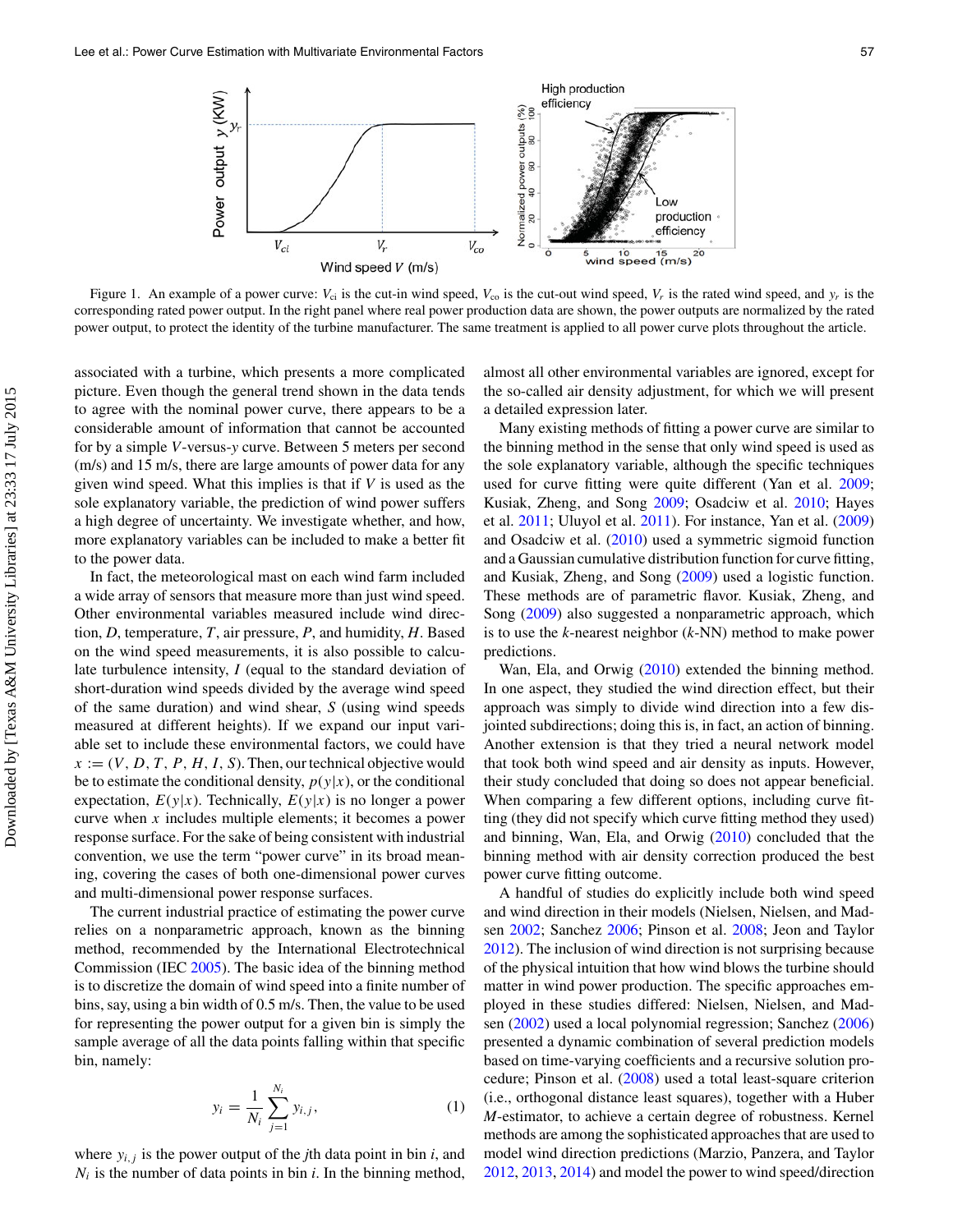Table 1. Specifications of the two wind farms

<span id="page-3-0"></span>

| Wind farm                      | $\mathcal{D}_{\textrm{H WE}}$ | $\mathcal{D}_{\text{OSWF}}$ |
|--------------------------------|-------------------------------|-----------------------------|
| Number of meteorological masts | Multiple                      | Single                      |
| Number of wind turbines        | $200+$                        | $30+$                       |
| Hub height $(m)$               | 80                            | 70                          |
| Rotor diameter (m)             | about 80                      | about 90                    |
| Cut-in wind speed $(m/s)$      | 3.5                           | 3.5                         |
| Cut-out wind speed $(m/s)$     | 20                            | 25                          |
| Rated wind speed (m/s)         | around 13                     | around 15                   |
| Rated power (MW)               | $1.5 - 2.0$                   | around 3                    |
| Location                       | In-land, U.S.                 | Offshore, Europe            |

relationship through Jeon and Taylor [\(2012\)](#page-11-11). Not only did Jeon and Taylor [\(2012\)](#page-11-11) consider both wind speed and wind direction, it also produces a density estimation that can be used to account for uncertainty in wind power prediction.

<span id="page-3-4"></span>It is obvious from the above literature review that despite the availability of other environmental measurements and their potential impact on power curve estimation, many current methods made use of wind speed only, while a few others used wind speed and direction. The need to develop power curve methods with multivariate dependencies has been recently noted, directly by Stephen et al. [\(2011\)](#page-12-1) and indirectly in the studies by Tindal et al. [\(2008\)](#page-12-11) and Albers, Klug, and Westermann [\(1999\)](#page-11-4). Our research shows that including the extra environmental factors in a power curve model can indeed improve wind power predictions. A power curve model that incorporates multiple environmental factors also provides a useful tool for studying the relative importance of these environmental variables on wind power generation.

<span id="page-3-5"></span>To fulfill the objective of developing a power curve method with multivariate dependencies, we devise an additive multivariate kernel (AMK) model. The multivariate aspect empowers the model to capture interaction effects up to three factors, while the additive structure allows the resulting model to remain scalable as people add more explanatory environmental variables into *x* in the future. In the remainder of the article, we first describe the datasets used in this study. We proceed in Section [3](#page-4-0) to present the details of our additive multivariate kernel model. In Section [4,](#page-7-0) we compare our method with some alternative methods, arguing that the resulting kernel method produces better estimates. Finally, we end the article with some discussion in Section [5.](#page-11-15)

# 2. DATASETS

We study both inland wind turbines (ILTs) and offshore turbines (OSTs), and have two datasets corresponding to an inland wind farm (ILWF) and an offshore wind farm (OSWF), respectively. The datasets are denoted generally by *D* or specifically by  $\mathcal{D}_{\text{ILWF}}$  or  $\mathcal{D}_{\text{OSWF}}$ , respectively. [Table 1](#page-3-0) summarizes the specifications of the datasets; for certain entries an approximation rather than the accurate value is given for the protection of the identities of the turbine manufacturers and wind farms.

We choose four wind turbines and two meteorological masts from  $\mathcal{D}_{\text{ILWF}}$ , and two wind turbines and the single meteorological mast from  $\mathcal{D}_{OSWF}$ . The six turbines are denoted as WT1 to WT6, respectively, where the first four are inland turbines and the last two are offshore ones. The environmental data in *x* were collected by sensors on a meteorological mast, while the power output, *y*, was measured at a wind turbine. Each meteorological mast has two wind turbines associated with it, meaning that the *x*'s measured at this mast are paired with the *y*'s of those associated turbines. For the turbines/masts layout and turbine-to-mast distances, please refer to [Figure 2.](#page-3-1)

For WT1 and WT2 of the ILWF, the data were collected from July 30, 2010 through July 31, 2011; for WT3 and WT4 (still of the ILWF), the data were collected from April 29, 2010 through April 30, 2011, and for WT5 and WT6 of the OSWF, the data were collected from January 1, 2009 through December 31, 2009.

<span id="page-3-2"></span>In current practice, data collected at wind farms are arranged in 10 min blocks because wind speeds are considered stationary, and other environmental factors nearly constant, over a 10 min duration. As a result, the power output, *y*, as well as the environmental factors, *V*, *D*, *T*, *P*, *H*, are the averages of the recordings in a 10 min duration. Moreover, a few other variables can be computed as follows:

- Turbulence intensity, *I*: we first compute the standard deviation of the wind speeds in a 10 min duration and denote it as  $\hat{\sigma}$ . Then,  $I = \frac{\hat{\sigma}}{V}$ , where *V* is the average wind speed of the same 10 min duration. Apparently, this turbulence intensity is similar to the coefficient of variation concept in statistics.
- <span id="page-3-3"></span>Wind shear, *S*: wind speeds  $V_1$  and  $V_2$ , measured at heights *g*<sub>1</sub> and *g*<sub>2</sub>, respectively, are given. Then,  $S = \frac{\ln(V_2/V_1)}{\ln(g_2/g_1)}$ (Rehman and Al-Abbadi  $2005$ ). For  $\mathcal{D}_{\text{ILWF}}$ , wind speeds are measured at two heights of 80 m and 50 m, where 80 m is the hub height. Given this instrumentation capability,

<span id="page-3-1"></span>

Figure 2. Layout of the turbines and masts and turbine-to-mast distances. ILWF: inland wind farm; OSWF: offshore wind farm.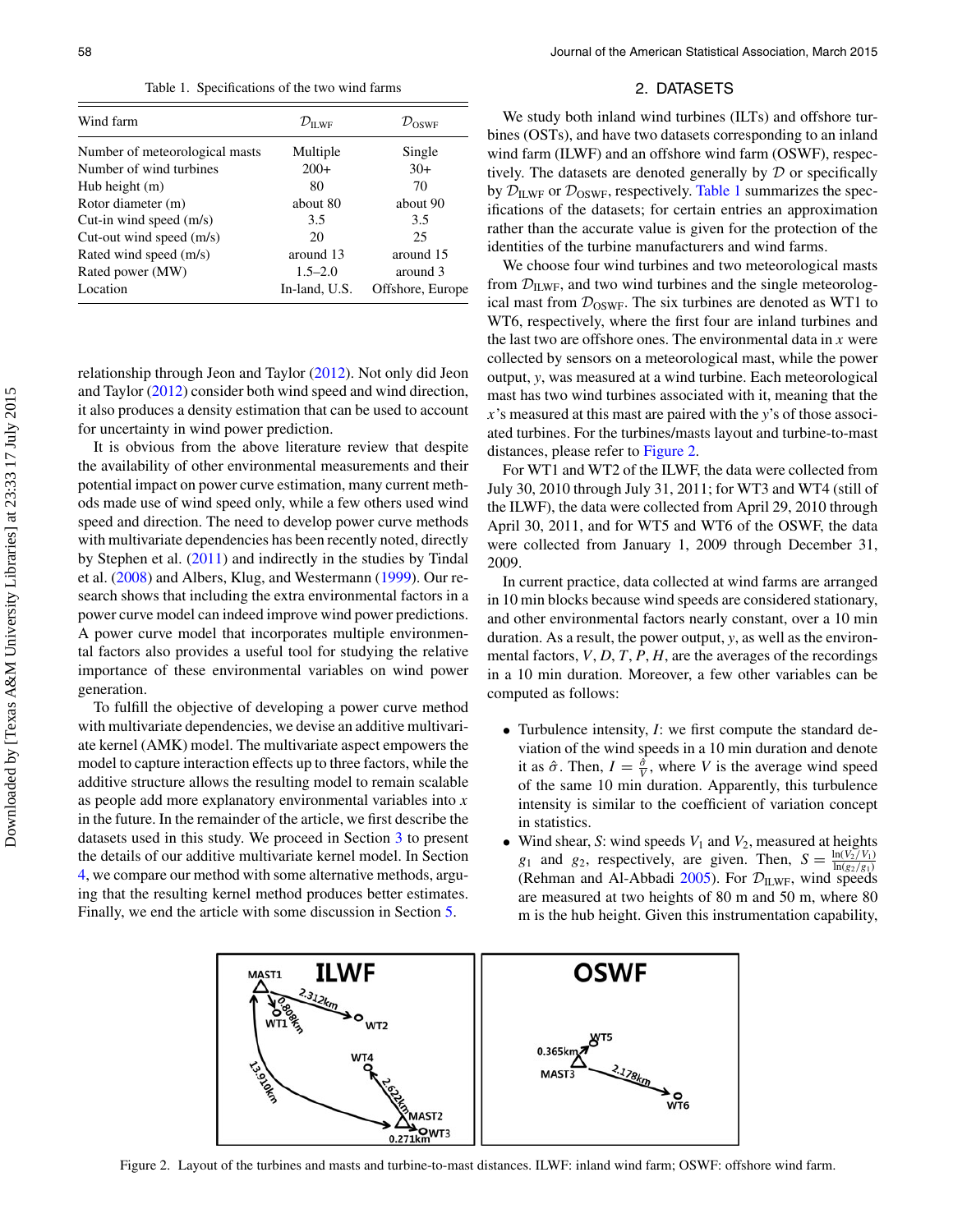one wind shear value is calculated, which is a below-hub wind shear. For  $\mathcal{D}_{OSWF}$ , wind speeds are measured at the heights of 116 m, 70 m, and 21 m, where 70 m is the hub height. Two wind shear values can therefore be calculated: using the 116 m/70 m pair produces an above-hub wind shear, while using the 70 m/21 m pair produces a belowhub wind shear. We denote the above-hub wind shear as *Sa* and the below-hub wind shear as  $S_b$ .

<span id="page-4-5"></span>• Air density,  $\rho$  (kg/m<sup>3</sup>): given air temperature, *T*, expressed in Kelvin and air pressure, *P*, expressed in Newtons/m2,  $\rho = \frac{P}{R \cdot T}$ , where  $R = 287 \text{ (Joule)}(\text{kg})^{-1}(\text{Kelvin})^{-1}$  is the gas constant (Uluyol et al. [2011\)](#page-12-0). In the subsequent analysis, the air density,  $\rho$ , instead of *T* and *P*, is included as an explanatory variable in *x*. The reason is presented in the next section.

Considering the descriptions presented above, one can see that for  $D_{OSWF}$ , there are seven explanatory variables, that is,  $x =$  $(V, D, \rho, H, I, S_a, S_b)$ . In  $\mathcal{D}_{\text{ILWF}}$ , humidity measurements are not available, and the dataset has only the below-hub wind shear. Consequently,  $\mathcal{D}_{\text{ILWF}}$  has five explanatory variables, namely,  $x = (V, D, \rho, I, S_b)$ , two fewer than  $D_{OSWF}$  has. Throughout this article, by "a data point," we refer to a pair of  $(x, y)$ , and we denote the total number of data points associated with a turbine as *N*.

Although the number of covariates in  $x$  is 5 to 7 in this study, that number can be greater with the advancement of sensor technology; for instance, if horizontal wind shear can be measured, it would add at least two more variables (left and right wind shears) immediately to *x*.

# 3. AN ADDITIVE MULTIVARIATE KERNEL METHOD FOR POWER CURVE ESTIMATION

In this section, we first provide some background information on the physical understanding of wind power generation. This physical understanding helps motivate our modeling approach undertaken subsequently.

#### 3.1 The Physics Behind Wind Power Generation

<span id="page-4-3"></span>The physical law of wind power generation (Ackermann [2005;](#page-11-16) Belghazi and Cherkaoui [2012\)](#page-11-17) states that

<span id="page-4-4"></span>
$$
y = \frac{1}{2} \cdot C_p(\beta, \lambda) \cdot \rho \cdot \pi R^2 \cdot V^3,
$$
 (2)

where *R* is the radius of the rotor and  $C_p$  is the so-called power coefficient, which is believed to be a function of (at least) the blade pitch angle, *β*, and the turbine's tip speed ratio, *λ*. What else might affect  $C_p$  is still a matter under investigation. Currently, no formula exists to express  $C_p$  analytically in terms of its influencing factors.  $C_p$  is therefore empirically estimated and turbine manufacturers usually provide for a specific turbine its nominal power curve with the corresponding  $C_p$  values under different combinations of wind speed, *V*, and air density, *ρ*. The above expression also provides the rationale why temperature, *T*, and air pressure, *P*, are converted into air density, *ρ*, rather than used individually, to explain wind power.

Even though the expression in [\(2\)](#page-4-1) on the surface suggests that the electrical power that a wind turbine extracts from the wind is proportional to  $V^3$ , an actual power curve may exhibit a different nonlinear relationship. This happens because of the tip speed ratio,  $\lambda = \frac{\omega \cdot R}{V}$ , where  $\omega$  is the rotor speed. Consequently, *Cp* is also a function of wind speed, *V*.

The power law in  $(2)$  governs the wind power generation before the rated wind speed,  $V_r$ . The use of the pitch control mechanism levels off, and ultimately caps, the power output when it reaches the rated power output, *yr*. Recall the shape of power curve shown in [Figure 1.](#page-2-0) The power curve has an inflection point somewhere nearby the rated wind speed, so that the whole curve consists of a convex segment, between  $V_{ci}$ and the inflection point and a concave segment, between the inflection point and  $V_{\rm co}$ .

Given the physical relation expressed in [\(2\)](#page-4-1), the wind industry recognizes the need to include air density as a factor in calculating the power output, and does so through a formula known as the air density correction. If *V* is the raw average wind speed measured in a 10 min duration, the air density correction is to adjust the wind speed based on the measured average air density,  $\rho$ , in the same 10 min duration, namely,

$$
V' = V\left(\frac{\rho}{\rho_0}\right)^{\frac{1}{3}},\tag{3}
$$

where  $\rho_0$  is the sea-level dry air density (=1.225 kg/m<sup>3</sup>) per the International Organization for Standardization's (ISO) atmosphere standard. The binning method with air density correction uses this corrected wind speed, V', and the power output, *y*, to establish a power curve. In the subsequent analysis, as well as in Section [4](#page-7-0) where we conduct comparisons of methods, by "binning method" we refer to this air density corrected version, unless otherwise noted.

#### <span id="page-4-0"></span>3.2 Additive Multivariate Kernel-Based Power Curve Model

The underlying physics of wind power generation expressed above provides some clues concerning a preferable power curve model. The following summarizes our observations:

- <span id="page-4-2"></span>• There appear at least three important factors that affect wind power generation: wind speed, *V*, wind direction, *D*, and air density,  $\rho$ . This does not exclude the possibility that other environmental factors may also influence the power output.
- <span id="page-4-1"></span>• The functional relationships between the environmental factors and the power response are generally nonlinear. The complexity partially comes from the lack of understanding of *Cp*, which is affected by many environmental factors (*V*, *D*, and  $\rho$  included). We also stated above that there is no analytical expression linking  $C_p$  to any of the influencing factors. As a result, the functional form of a potential power curve is not known either.
- The environmental factors appear in a multiplicative relationship in the power law Equation [\(2\)](#page-4-1), indicating interactions among the factors.

To illustrate the existence of interactions among factors, we present the following plots in Figures [3](#page-5-0) and [4.](#page-5-1) [Figure 3](#page-5-0) uses the data from  $\mathcal{D}_{\text{ILWF}}$  and shows the scatterplots between the power output, *y*, and air density, *ρ*, turbulence intensity, *I*, and wind shear, *Sb*, respectively. Unconditional on wind speed, *V*,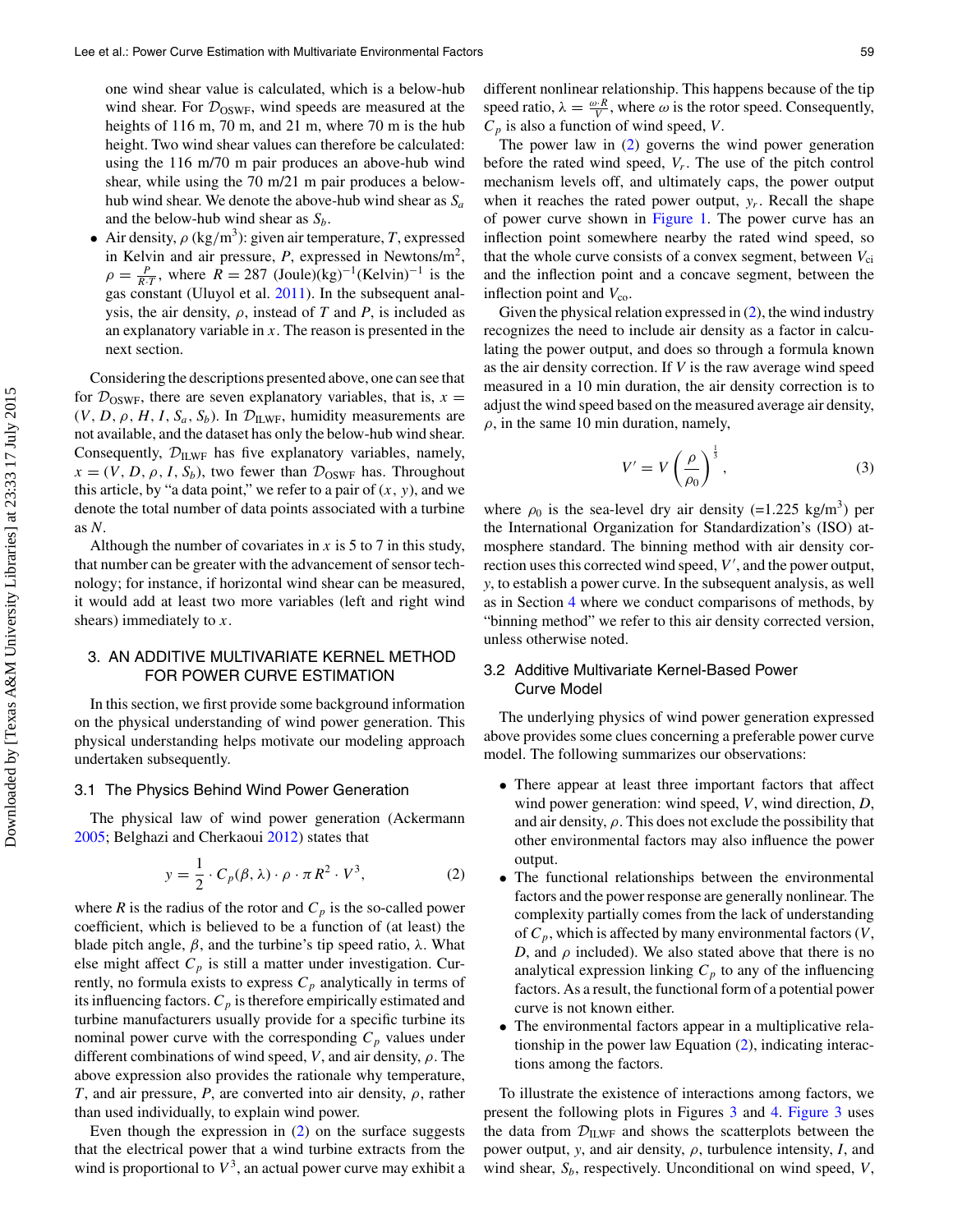<span id="page-5-0"></span>

Figure 3. Scatterplots of the power output versus environmental factors for  $3.5 < V < 20$ ,  $0 < D < 360$  for data from  $\mathcal{D}_{\text{ILWF}}$ .

<span id="page-5-1"></span>

Figure 4. Scatterplots of the power output versus environmental factors under specific wind speeds and wind directions for data from  $\mathcal{D}_{\text{ILWF}}$ . Top panels:  $6.1 < V < 6.2$ ,  $270 < D < 300$ ; middle panels:  $9.1 < V < 9.2$ ,  $270 < D < 300$ ; and bottom panels:  $11.1 < V < 11.2$ ,  $270 <$ *D <* 300.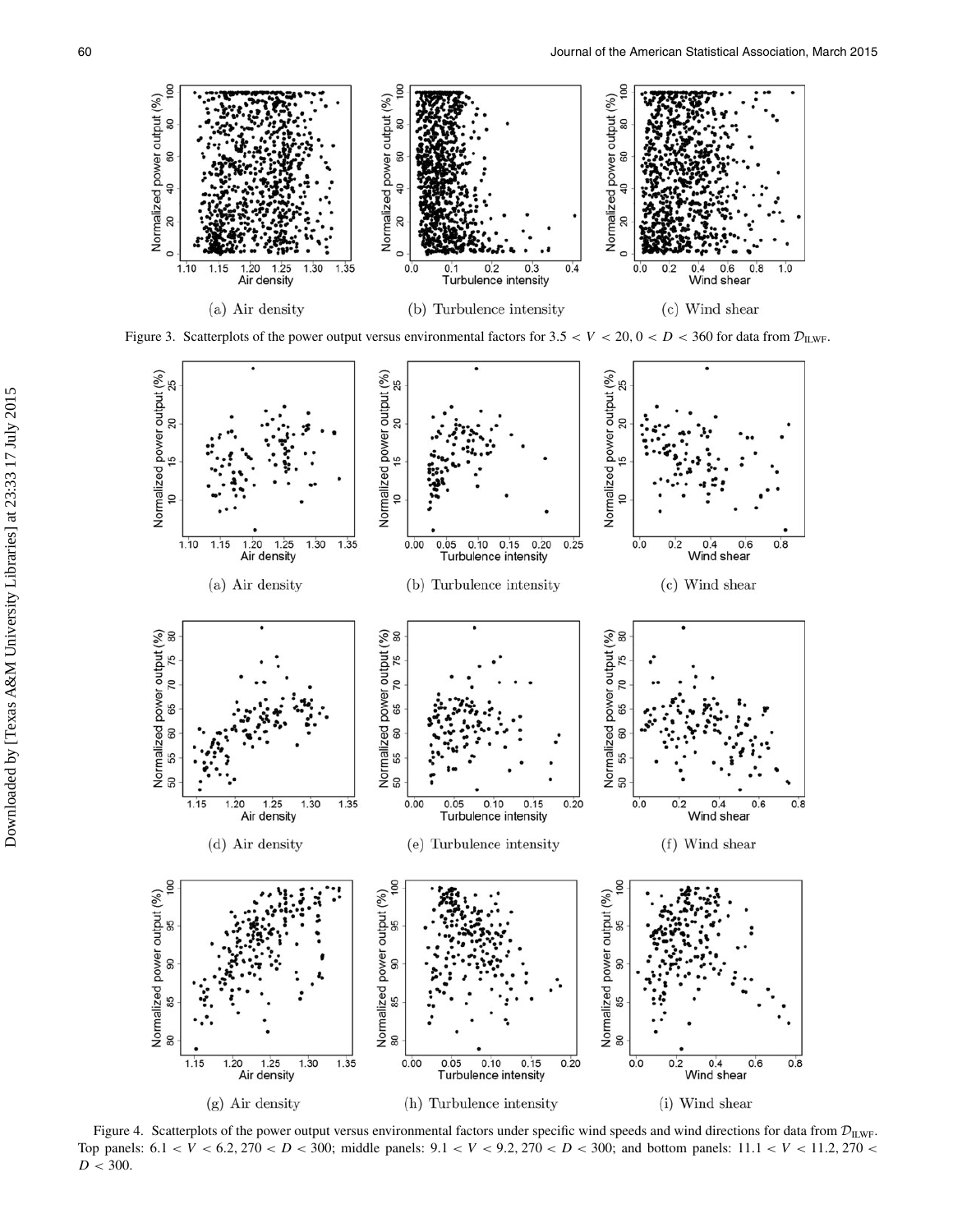and wind direction, *D*, these environmental factors therefore have no obvious effect on the power output. [Figure 4,](#page-5-1) on the other hand, presents the scatterplots between the power output and environmental factors under different wind speeds and wind directions. We do observe nonlinear relationships in these plots, and the relationships appear to be different depending on the wind conditions. This implies that interaction effects exist among wind speed, *V*, wind direction, *D*, and other environmental factors. A power curve model should characterize not only the nonlinear effects of wind speed and wind direction, but also the interaction effects among the environmental factors.

The existence of interaction effects suggests that purely additive models or generalized additive models (GAM) are unlikely to work well in modeling a power curve. There do exist sophisticated semi- or nonparametric approaches that could be capable of addressing the above identified challenges for power curve modeling, such as the Bayesian additive regression trees (BART, Chipman, George, and McCulloch [2010\)](#page-11-18) and the smoothing spline analysis of variance (SSANOVA, Gu [2013\)](#page-11-19), as well as the kernel-based method, as used by Jeon and Taylor [\(2012\)](#page-11-11).

<span id="page-6-11"></span><span id="page-6-5"></span>When we look for a modeling strategy, we settle on the kernelbased approach, namely, using a conditional kernel density estimation (CKD) (Rosenblatt [1969;](#page-12-13) Hyndman, Bashtannyk, and Grunwald [1996\)](#page-11-20) for estimating the conditional density, *p*(*y*|*x*), or a kernel regression (Nadaraya [1964;](#page-12-14) Watson [1964\)](#page-12-15) for estimating the conditional expectation,  $E(y|x)$ . The reason of our choice is following. The kernel-based method appears to be a capable statistical modeling tool, not only capturing the complicated higher order interaction effects but also avoiding the need to specify a functional form of the power curve relationship. Indeed, a bivariate CKD including wind speed and direction was used by Jeon and Taylor [\(2012\)](#page-11-11), which has produced encouraging improvement. We also believe that the aforementioned physical understanding behind wind power generation offers useful clues. We should make explicit use of them and devise a special model structure tailored to handle the power curve modeling more effectively. The simple structure of the kernel-based approach makes such tailoring easier to develop. In Section [4,](#page-7-0) we compare the results from BART and SSANOVA with that of our proposition and believe that the comparisons substantiate our claim here.

Specifically, using Rosenblatt's CKD (Rosenblatt [1969\)](#page-12-13), the density of *y* conditional on *x* can be expressed as

$$
\hat{f}(y|x) = \sum_{i=1}^{N} w_i(x) \mathcal{K}_{h_y}(y - y_i),
$$
\n(4)

where

$$
w_i(x) = \frac{\mathcal{K}_{h_x}(||x - x_i||)}{\sum_{i=1}^N \mathcal{K}_{h_x}(||x - x_i||)},
$$
\n(5)

 $h_x = (h_1, \ldots, h_q)$  and  $h_y$  are bandwidth parameters controlling the smoothness in, respectively, the environmental factors, *x*, and the power output,  $y$ , and  $q$  is the number of explanatory variables in *x*. In our study,  $q = 7$  for  $\mathcal{D}_{OSWF}$  and  $q = 5$  for  $\mathcal{D}_{\text{II.WF}}$ .

The above formulation contains kernel functions of two different dimensions,  $\mathcal{K}_{h_y}(l)$  and  $\mathcal{K}_{h_x}(|l|)$ .  $\mathcal{K}_{h_y}$  is a scaled kernel function and takes the form of  $h_y^{-1} K(\frac{l}{h_y})$ , where  $K(\cdot)$  is assumed

to be a real valued, integrable, and nonnegative even function. In our study, *K* is chosen to be a univariate Gaussian kernel function.  $\mathcal{K}_{h_x}(|l|)|$  is a multivariate kernel function and is composed of a product kernel that is a multiplication of univariate kernel functions, such as

<span id="page-6-12"></span>
$$
\mathcal{K}_{h_x}(|[l]|) := \mathcal{K}_{h_1}(l_1)\mathcal{K}_{h_2}(l_2)\cdots\mathcal{K}_{h_q}(l_q),
$$
 (6)

where  $\mathcal{K}_{h_i}(l_i)$  is generally a univariate Gaussian kernel as well, except for wind direction, *D*. The kernel function for *D* is chosen to be the von Mises kernel (Taylor [2008\)](#page-12-16), because it is a circular variable that may cause trouble in numerical computation; for comprehensive discussion regarding the handling of circular variables, please refer to Marzio, Panzera, and Taylor [\(2012,](#page-11-12) [2013,](#page-11-13) [2014\)](#page-11-14). The von Mises kernel function can characterize the directionality of a circular variable and takes the form

<span id="page-6-9"></span><span id="page-6-7"></span>
$$
\mathcal{K}_{\nu}(D-D_i)=\frac{\exp\{\nu\cos(D-D_i)\}}{2\pi I_0(\nu)},\qquad(7)
$$

<span id="page-6-8"></span><span id="page-6-6"></span><span id="page-6-4"></span><span id="page-6-3"></span>where  $I_0(\cdot)$  is the modified Bessel function of order 0, and *ν* is the concentration parameter of the von Mises kernel, which has now taken the role of the inverse of the bandwidth parameter  $h_2$ .

In addition, the mean of the conditional density estimator in [\(4\)](#page-6-0) provides an estimator of the conditional mean function,  $m(x) := E(y|x)$ , as

<span id="page-6-1"></span>
$$
\hat{m}(x) = \int y \hat{f}(y|x) dy.
$$
 (8)

<span id="page-6-13"></span><span id="page-6-10"></span>Hyndman, Bashtannyk, and Grunwald [\(1996\)](#page-11-20) noted that the estimator in [\(8\)](#page-6-1) is equivalent to the Nadaraya–Watson (NW) regression estimator and only depends on  $h<sub>x</sub>$ , the smoothing parameter related to *x*. The NW estimator is

<span id="page-6-2"></span>
$$
\hat{m}(x) = \sum_{i=1}^{N} w_i(x) y_i.
$$
 (9)

In the remainder of the article, we will use the expression in  $(9)$ as our mean function estimator.

<span id="page-6-0"></span>In the current datasets, the environmental factors are five to seven. As the wind industry currently arranges the data in 10 min blocks, 1 year's worth of data translates to slightly over 52,000 data points, which can still become scarce in a sevendimensional factor space. This is to say, once the data points are dispersed into the seven-dimensional space, certain combinations of environmental conditions could have very little data or even no data at all, and therefore deteriorate the performance of the resulting multivariate kernel model. If a technology innovation makes additional measurements available so that the model could entertain more than seven explanatory variables, the current CKD approach would run into a scalability problem. Running a high-dimensional CKD will also take longer computation times than practitioners typically prefer. It is thus desirable to use fewer input variables to form the multivariate product kernels if possible.

Our tailored power curve modeling is to devise an additive multivariate kernel model. Let us present the mathematical expression of the kernel first and then elaborate its merit.

For notation simplicity, we designate the first two elements of *x* of both  $\mathcal{D}_{\text{ILWF}}$  and  $\mathcal{D}_{\text{OSWF}}$ , namely,  $x_1$  and  $x_2$ , as *V* and *D*, respectively. Other environmental variables are denoted by  $x_j$ ,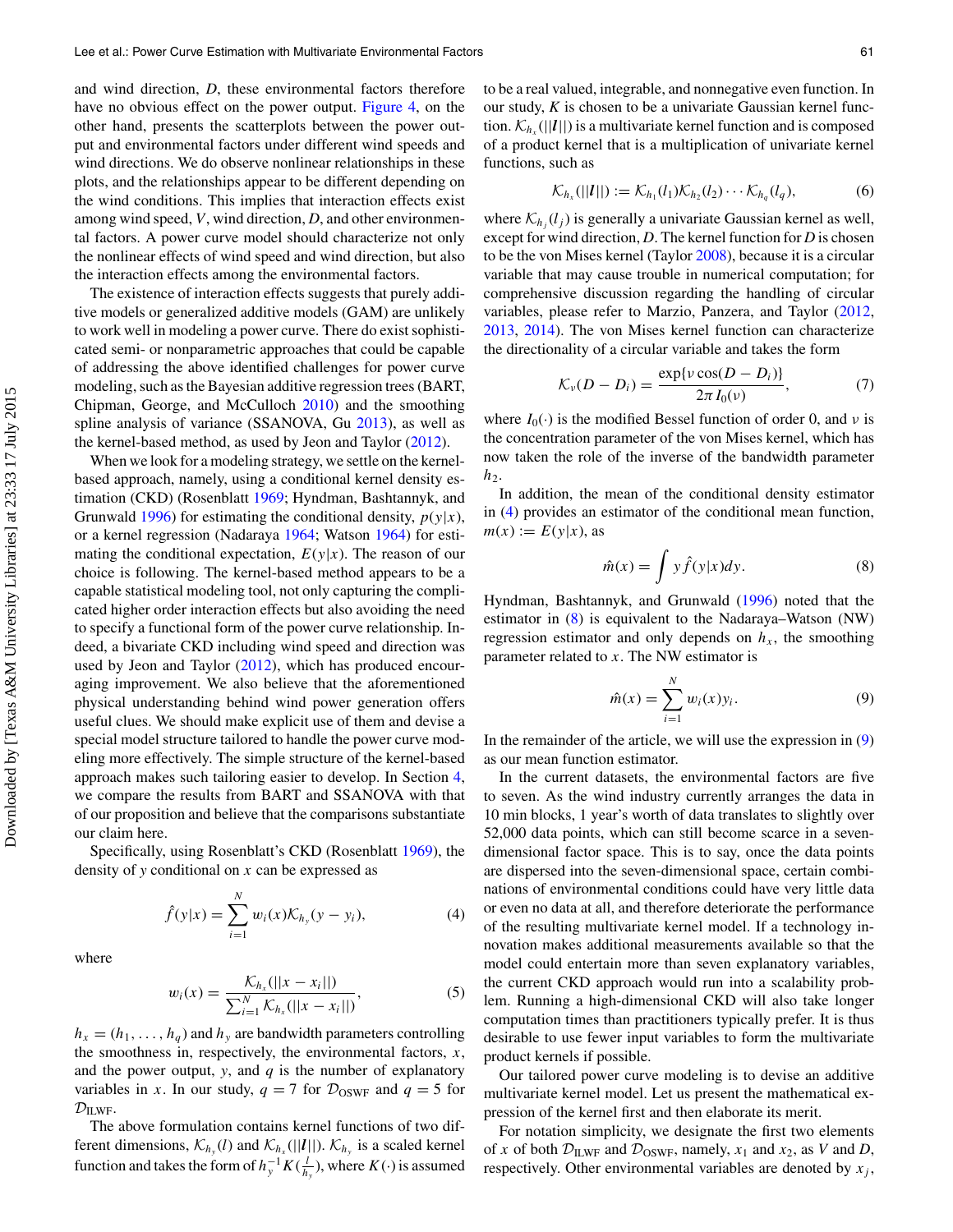$j = 3, \ldots, q$ . We propose to estimate the density of *y*, conditional on an *x*, by using

$$
\hat{f}(y|x) = \sum_{i=1}^{N} \frac{1}{q-2} [w_i(x_1, x_2, x_3) + \dots + w_i(x_1, x_2, x_q)] \mathcal{K}_{h_y}(y - y_i), \quad (10)
$$

and the conditional mean function by

$$
\hat{m}(x) = \frac{1}{q-2} [\hat{m}(x_1, x_2, x_3) + \dots + \hat{m}(x_1, x_2, x_q)]. \tag{11}
$$

As in the above expression, our resulting model keeps the multivariate kernels but we limit them to be product kernels of three inputs (i.e., *x* has three elements). Based on the observations from Figures [3](#page-5-0) and [4,](#page-5-1) we decide to include *V* and *D*, incorporating wind speed and direction information, in every multivariate kernel so that the three-variable kernel can capture the interaction effect between the third environmental factor with wind speed and wind direction. Then, all the multivariate kernels constitute an additive model such that the resulting model has good scalability. The resulting model could be used for high-dimensional data without causing computational or data sparsity problems. When additional explanatory variables become available, we would envision to add extra additive terms, each of which has the same structure as the current terms, namely, a three-variable multivariate kernel having inputs of *V*, *D*, and a third explanatory variable.

#### 3.3 Bandwidth Selection

The key parameters in our kernel model are the bandwidths *hy* and  $h<sub>x</sub>$ . In this study, we employ a data-driven selection criterion proposed by Hall, Racine, and Li [\(2004\)](#page-11-21) and Fan and Yim [\(2004\)](#page-11-22), known as the integrated squared error (ISE) criterion, as follows:

<span id="page-7-1"></span>
$$
ISE(h_x, h_y) = \iint (f(y|x) - \hat{f}(y|x))^2 f(x) dy dx
$$
  
= 
$$
\iint \hat{f}(y|x)^2 f(x) dy dx
$$
  

$$
-2 \iint \hat{f}(y|x) f(y|x) f(x) dy dx
$$
  
+ 
$$
\iint f(y|x)^2 f(x) dy dx
$$
  
=  $I_1 - 2I_2 + I_3.$  (12)

With this criterion, one would choose the bandwidths that minimize the ISE. Because  $I_3$  in the ISE expression does not depend on the bandwidth selection, it can be omitted during the minimization of ISE.

Fan and Yim [\(2004\)](#page-11-22) suggested leave-one-out cross-validation estimators of  $I_1$  and  $I_2$  as

$$
\hat{I}_1 = \frac{1}{N} \sum_{i=1}^{N} \int (\hat{f}_{-i}(y|x_i))^2 dy, \text{ and}
$$
  

$$
\hat{I}_2 = \frac{1}{N} \sum_{i=1}^{N} \hat{f}_{-i}(y_i|x_i), \qquad (13)
$$

where  $\hat{f}_{-i}(y|x_i)$  is the estimator  $\hat{f}(y|x_i)$  with observation *i* omitted. Practically, the data-driven bandwidth selection is simply to choose the bandwidths  $h_x$  and  $h_y$  that minimize  $\hat{I}_1 - 2\hat{I}_2$ .

Using this cross-validation algorithm could, however, take a long computational time; for the models and datasets we have at hand, the computation ran for more than a day before we manually stopped it. To have a faster bandwidth selection for practical purposes, we choose to employ a much simpler, greedy procedure to select the bandwidth parameters one at a time, as described below.

- *Algorithm I*: Greedy kernel bandwidth selection
	- 1. Consider only a simple univariate kernel regression corresponding to individual environmental variables.
	- 2. Calculate the bandwidth for each univariate kernel following the direct plug-in (DPI) approach suggested by Ruppert, Sheather, and Wand [\(1995\)](#page-12-17). This DPI approach provides an optimal bandwidth formula, expressed below, which is supposed to minimize the asymptotically weighted integrated squared error:

<span id="page-7-4"></span>
$$
\hat{h} = \left(\frac{1}{2\sqrt{\pi}}\right)^{1/5} \left[\frac{\hat{\sigma}^2(b-a)}{N\hat{\theta}_{22}^{0.05}}\right]^{1/5},\tag{14}
$$

where [*a, b*] is the range of each environmental variable, and  $\hat{\sigma}^2$  and  $\hat{\theta}_{22}$  are estimated from the data using the DPI algorithm; for details, please refer to Ruppert, Sheather, and Wand [\(1995\)](#page-12-17).

- 3. Denote the resulting bandwidths as  $(\hat{h}_1, \hat{h}_2, \dots, \hat{h}_q)$ .
- 4. Use the most basic power curve model that includes only the wind speed, *V* and wind direction, *D* as inputs, and fix the bandwidths for the two univariate kernels corresponding to *V* and *D* as  $\hat{h}_1$  and  $\hat{h}_2$ , respectively. Then, estimate the bandwidth  $\hat{h}_y$  that minimizes  $\hat{I}_1$  –  $2\hat{I}_2$ .

<span id="page-7-3"></span>In the above algorithm, in handling the von Mises kernel, we follow an approach suggested by Taylor [\(2008\)](#page-12-16) that ties the concentration parameter *ν* to the bandwidth parameter *h*<sub>2</sub> as  $\nu = \frac{1}{h_2^2}$ . Then,  $h_2$  can be selected together with other bandwidth parameters for the Gaussian kernels, as explained above.

As a greedy procedure, the algorithm cannot guarantee the optimality of the chosen bandwidths. But, as we will show in the subsequent section, our kernel model with the heuristically chosen bandwidths is able to produce remarkable error reduction as compared with the current power curve methods.

#### <span id="page-7-5"></span><span id="page-7-2"></span><span id="page-7-0"></span>4. RESULTS

In this section, we evaluate the performance of our kernelbased approach using the wind farm measurements in  $\mathcal{D}_{\text{ILWF}}$  and  $\mathcal{D}_{\text{OSWF}}$  and compare its performance with the existing methods.

#### 4.1 Performance Criteria

We evaluate the performance of our method in terms of point estimation as well as density estimation. We therefore use two criteria: for point estimation, we use the root mean squared error (RMSE), and for density estimation, we use the mean continuous ranked probability score (CRPS) (Gneiting and Raftery [2007\)](#page-11-23). We randomly divide each dataset into a partition of 80% for training and 20% for testing, and use the test dataset to make an out-of-sample evaluation of the above two criteria. Specifically,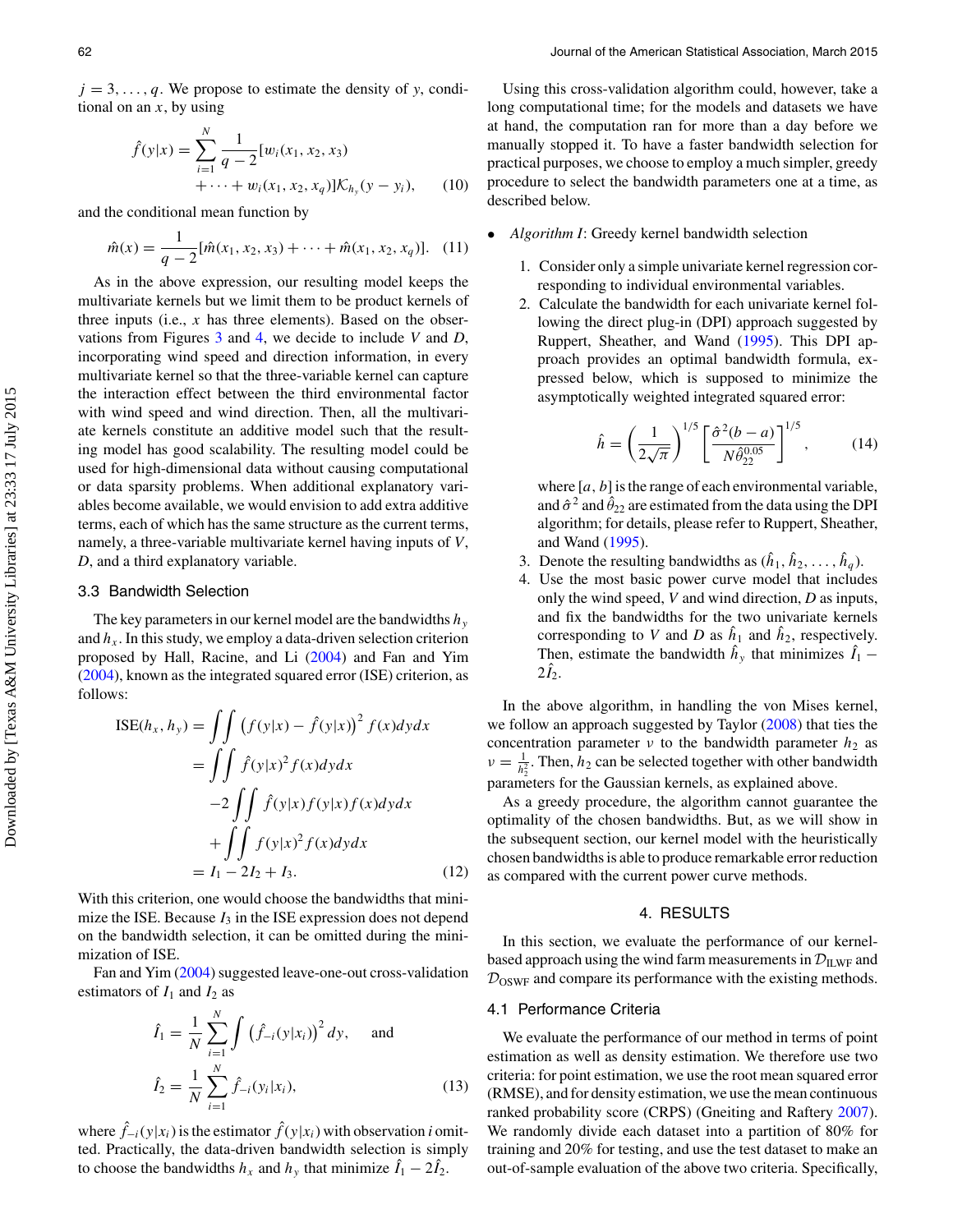<span id="page-8-0"></span>

Figure 5. Autocorrelation function values after an AMK model fit, using an inland turbine dataset.

RMSE is computed as

RMSE = 
$$
\sqrt{\frac{1}{N_{\text{TS}}}\sum_{i=1}^{N_{\text{TS}}} (\hat{m}(x_i) - y_i))^2},
$$
 (15)

where  $N_{\text{TS}}$  is the number of data points in a test dataset. The CRPS compares the estimated cumulative distribution function (CDF) with the observed value. It is computed as

$$
CRPS = \frac{1}{N_{\text{TS}}} \sum_{i=1}^{N_{\text{TS}}} \int (\hat{F}(y|x_i) - \mathbb{1}(y > y_i))^2 dy, \quad (16)
$$

where  $\hat{F}(y|x_i)$  is the estimated CDF, given a setting of the environmental variable,  $x_i$ , and  $\mathbb{1}(\cdot)$  is the indicator function.

Algorithm I works well for all datasets for bandwidth selection. For point estimation, we are able to use all the training data for bandwidth selection and the computational time is of no concern at all. But for density estimation, even with the greedy algorithm, the last step (Step 4 above) that finds the bandwidth for *y* still takes a long running time, had we used all the training data. In the end, we decide to randomly select 25% of the training data for bandwidth selection in density estimation.

For the out-of-sample testing purpose, we are able to use all the testing data points for computing the out-of-sample RMSE values. But for computing the CRPS values, using all the testing data again requires more than 10 hr of computation; it is feasible but not always practical. We experiment with a randomly sampled subset of 1000 data points from the test set and find that using 1000 data points to calculate the CRPS values remains reasonably stable over different random sampling. So, in the subsequent sections, we report the CRPS values based on 1000 testing data points.

A question may arise as of why we use a random split of training/test data to measure performance. Recall that the focus of this article is to estimate a functional relationship between *y* and *x*, say  $f(.)$ . The  $f(.)$  is fundamentally decided by a turbine's own aerodynamic characteristics, primarily through its design and manufacturing, and can be reasonably assumed unchanged over a short period of time, say a number of months. Our objective is to see how well a set of (*x, y*) data pairs, collected in several months, can help recover this  $f(\cdot)$ , presumably stationary over the same period. One important consideration that we use random splitting is to ensure that the training data and the test data represent the same spectrum of the weather conditions *x*. We believe this is a fair approach to test our model.

We arrange the data in random order as well as in time series order, producing two sets of models, and then compute the autocorrelation function of the respective model residuals produced from the test data. [Figure 5](#page-8-0) presents the autocorrelation function plots. As expected, the autocorrelation in the residuals appear stronger when data are arranged in time series but still the absolute correlation level is low. More importantly, the autocorrelation drops to a nearly negligible level (below 0.2) after 1 hr. Considering that our test data are of time durations ranging from a couple of weeks to a couple months, this slight correlation among the first hour does not appear to present a problem.

<span id="page-8-1"></span>Table 2. Impact on RMSE when including different environmental factors. The notation of  $(\cdot, \cdot, \rho)$  means that the additive term included

in the model has the wind speed, *V* and wind direction *D*, and air density,  $\rho$ , as its inputs, where the wind speed and wind direction are shorthanded as two dots. Other notations follow the same convention.

The percentages in the parentheses are the reduction in terms of RMSE when the corresponding model's point estimation is compared with that of BVK

|                 |       | $(\cdot, \cdot, \rho)$ | $(\cdot, \cdot, I)$ |            | $(\cdot, \cdot, S_h)$ $(\cdot, \cdot, S_a)$ $(\cdot, \cdot, H)$ |           |
|-----------------|-------|------------------------|---------------------|------------|-----------------------------------------------------------------|-----------|
|                 |       |                        |                     |            |                                                                 |           |
| WT1             | 148.2 | 126.4                  | 144.8               | 145.9      |                                                                 |           |
|                 |       | $(14.7\%)$             | $(2.3\%)$           | $(1.6\%)$  | ٠                                                               | ٠         |
| WT2             | 154.7 | 136.6                  | 150.3               | 152.1      | ۰                                                               | ٠         |
|                 |       | $(11.7\%)$             | $(2.8\%)$           | $(1.7\%)$  |                                                                 | $\bullet$ |
| WT3             | 144.5 | 118.2                  | 137.0               | 131.8      |                                                                 | $\bullet$ |
|                 |       | $(18.2\%)$             | $(5.2\%)$           | $(8.8\%)$  |                                                                 |           |
| WT4             | 209.4 | 179.7                  | 192.6               | 196.7      | ۰                                                               | ٠         |
|                 |       | $(14.2\%)$             | $(8.0\%)$           | $(6.1\%)$  |                                                                 |           |
| WT <sub>5</sub> | 270.8 | 245.2                  | 275.4               | 294.0      | 268.6                                                           | 257.0     |
|                 |       | $(9.5\%)$              | $(-1.7\%)$          | $(-8.6\%)$ | $(0.8\%)$                                                       | $(5.1\%)$ |
| WT6             | 291.8 | 249.3                  | 290.1               | 285.9      | 280.6                                                           | 264.7     |
|                 |       | $(14.6\%)$             | $(0.6\%)$           | $(2.0\%)$  | $(3.8\%)$                                                       | $(9.3\%)$ |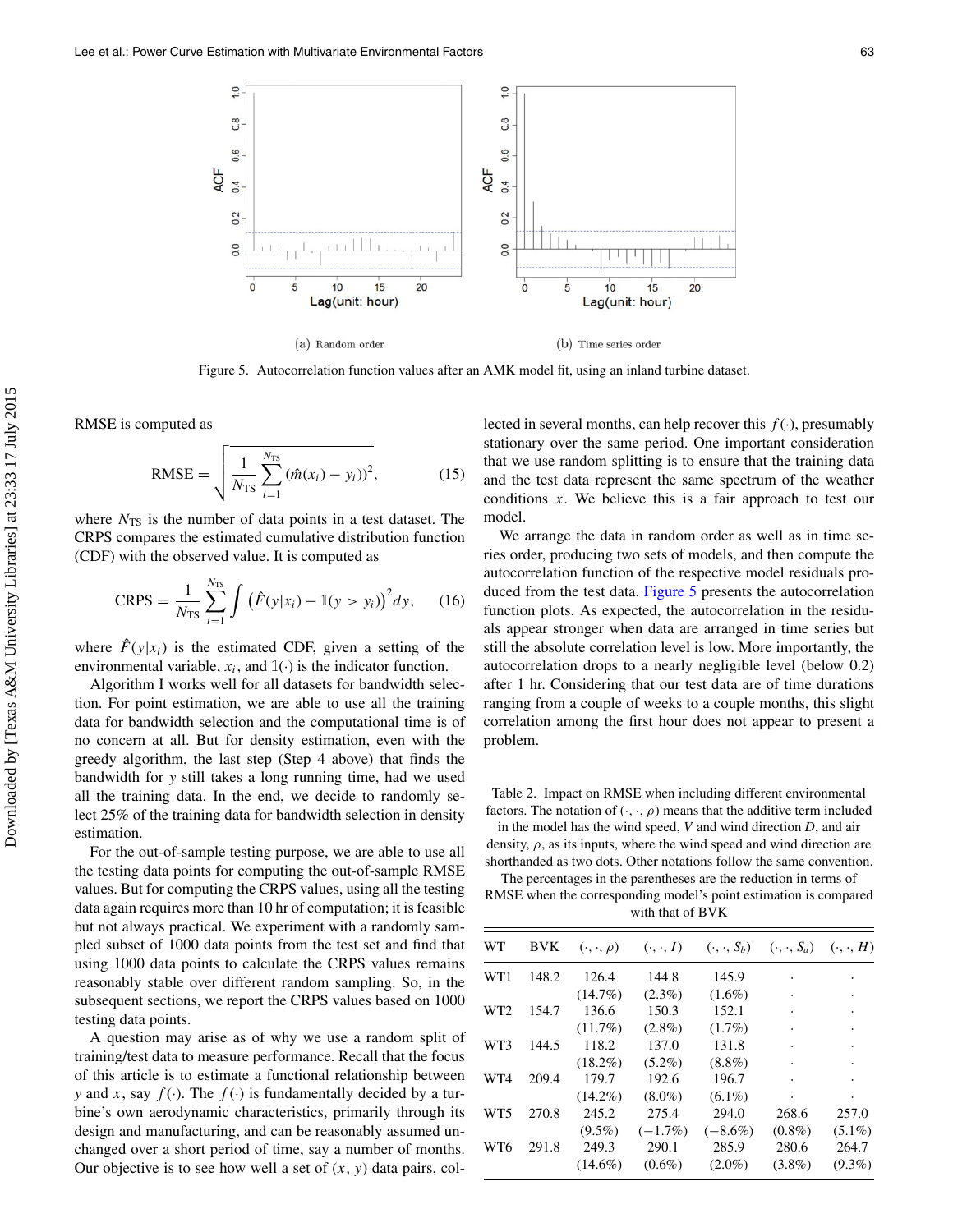| <b>WT</b>       | $(\cdot, \cdot, \rho)$ | $(\cdot, \cdot, \rho, I)$ | $(\cdot,\cdot,\rho,S_h)$ | $(\cdot, \cdot, \rho, I, S_b)$ |
|-----------------|------------------------|---------------------------|--------------------------|--------------------------------|
| WT1             | 126.4                  | 125.8                     | 125.9                    | 126.9                          |
| WT <sub>2</sub> | 136.6                  | 136.0                     | 136.9                    | 136.6                          |
| WT3             | 118.2                  | 115.1                     | 111.5                    | 112.7                          |
| WT4             | 179.7                  | 174.8                     | 177.3                    | 176.2                          |

<span id="page-9-0"></span>Table 3. Model comparisons using data in  $\mathcal{D}_{\text{ILWF}}$ . RMSE values are reported in the table

NOTE: Boldface values are the smallest RSME in the row.

# 4.2 Important Environmental Factors Affecting Power Output

From the physical understanding presented in Section [3.1,](#page-4-2) we believe that wind speed, direction, and air density should be important factors to be included in a power curve model. The question is what else may also need to be included. This section sets out to find what set of environmental factors makes the best prediction for a given dataset. In the following, we present the results of using point estimates and RMSE values.

Our first set of results is to show the RMSE values when the additive multivariate kernel model includes a single additive term from  $x = (x_1, x_2, x_3)$  to  $x = (x_1, x_2, x_4)$ . Recall that each additive term is a three-variable multivariate kernel with the first two of the variables always being the wind speed, *V*, and wind direction, *D*.

We choose as the baseline model for comparison the kernel model that has only the wind speed and wind direction (*V,D*) in a product kernel. In fact, this bivariate kernel (BVK) model is the same as the one used by Jeon and Taylor [\(2012\)](#page-11-11). The results are shown in [Table 2.](#page-8-1)

Based on these results, we make the following observations:

- In both the inland wind farm and offshore wind farm, air density,  $\rho$ , is indeed, after the wind speed and wind direction, the most significant factor in wind power generation. Including *ρ* in the model delivers reductions in RMSE from 10% to 18% across the board. This outcome is consistent with the physical understanding expressed earlier.
- For the offshore wind turbines, humidity, *H*, appears to be another important factor in explaining variations in power outputs. Unfortunately, we will not be able to know for certain whether humidity is also a significant factor in the

<span id="page-9-1"></span>Table 4. Model comparisons using data in  $\mathcal{D}_{OSWF}$ . RMSE values are reported in the table

| WТ  | $(\cdot,\cdot,\rho,H)$ | $(\cdot,\cdot,\rho,H,I)$ | $(\cdot, \cdot, \rho, H,$<br>$S_a$ , $S_b$ ) | $(\cdot, \cdot, \rho, H, I,$<br>$S_a, S_b$ |
|-----|------------------------|--------------------------|----------------------------------------------|--------------------------------------------|
| WT5 | 236.1                  | 239.2                    | 244.1                                        | 245.1                                      |
| WT6 | 242.5                  | 248.7                    | 250.8                                        | 254.8                                      |

NOTE: Boldface values are the smallest RSME in the row.

inland wind farm because its measurements were not available in our dataset. Given its significance in the offshore farm, this should provide strong enough motivation for practitioners to measure humidity at some inland wind farms and test the hypothesis.

• The remaining three factors, namely, turbulence intensity and the two wind shears, which each represents some other aspects of wind dynamics, show also mostly positive impact, except for the case of WT5. These wind dynamics effects appear to be more pronounced for the inland turbines than the offshore ones. The numerical analysis indicates that the significance of these effects are after that of *ρ* and *H*.

<span id="page-9-3"></span>The next step we undertake is to determine which other factors may impact the power output when we include more than one additive term in our model, conditional on the factors that have already been included. Based on the observations expressed above, for both inland and offshore turbines, the first additive term included is always  $(V, D, \rho)$ . For the inland turbines, in addition to this first term, there are two more terms that have either turbulence intensity,  $I$ , or the below-hub wind shear,  $S_b$ . For the offshore turbines, we also always include a second additive term  $(V, D, H)$ . Then, in addition to the first two terms, there are three more terms that have either the two wind shears,  $S_a$ , *Sb*, or turbulence intensity, *I*. The two wind shears are always included or excluded together in the numerical analysis to keep the total number of model comparisons manageable. Tables [3](#page-9-0) and [4](#page-9-1) present the model comparison results.

For some of the inland turbines, the best additive multivariate kernel model explaining their power output includes the input factors of the wind speed and wind direction (*V* and *D*), air density (*ρ*), and turbulence intensity (*I*), while some others include the wind speed and wind direction (*V* and *D*), air density

<span id="page-9-2"></span>

|                 |                |            |                        | AMK                       |                        | <b>BART</b>               |                        | <b>SSANOVA</b>         |
|-----------------|----------------|------------|------------------------|---------------------------|------------------------|---------------------------|------------------------|------------------------|
| Turbine         | $\text{BIN}_a$ | <b>BVK</b> | $(\cdot, \cdot, \rho)$ | $(\cdot, \cdot, \rho, I)$ | $(\cdot, \cdot, \rho)$ | $(\cdot, \cdot, \rho, I)$ | $(\cdot, \cdot, \rho)$ | $(\cdot,\cdot,\rho,I)$ |
| WT1             | 220.4          | 146.9      | 123.2                  | 126.1                     | 131.5                  | 127.8                     | 149.3                  | 142.4                  |
|                 |                | $(33.3\%)$ | $(44.1\%)$             | $(42.8\%)$                | $(40.3\%)$             | $(42.0\%)$                | $(32.3\%)$             | $(35.4\%)$             |
| WT <sub>2</sub> | 201.6          | 149.6      | 131.2                  | 132.2                     | 137.3                  | 133.3                     | 147.9                  | 153.8                  |
|                 |                | $(25.8\%)$ | $(34.9\%)$             | $(34.4\%)$                | $(31.9\%)$             | $(33.9\%)$                | $(26.6\%)$             | (23.7%)                |
| WT3             | 219.2          | 149.7      | 119.4                  | 119.6                     | 129.1                  | 120.7                     | 149.0                  | 142.1                  |
|                 |                | $(31.7\%)$ | $(45.5\%)$             | $(45.4\%)$                | $(41.1\%)$             | $(44.9\%)$                | $(32.0\%)$             | $(35.2\%)$             |
| WT4             | 265.7          | 193.9      | 172.1                  | 168.1                     | 187.6                  | 176.9                     | 199.7                  | 190.8                  |
|                 |                | $(27.0\%)$ | $(35.2\%)$             | (36.7%)                   | $(29.4\%)$             | $(33.4\%)$                | $(24.8\%)$             | $(28.2\%)$             |

Table 5. Comparing RMSE using data from  $\mathcal{D}_{\text{ILWF}}$ 

NOTE: The boldface value is the smallest value in the row.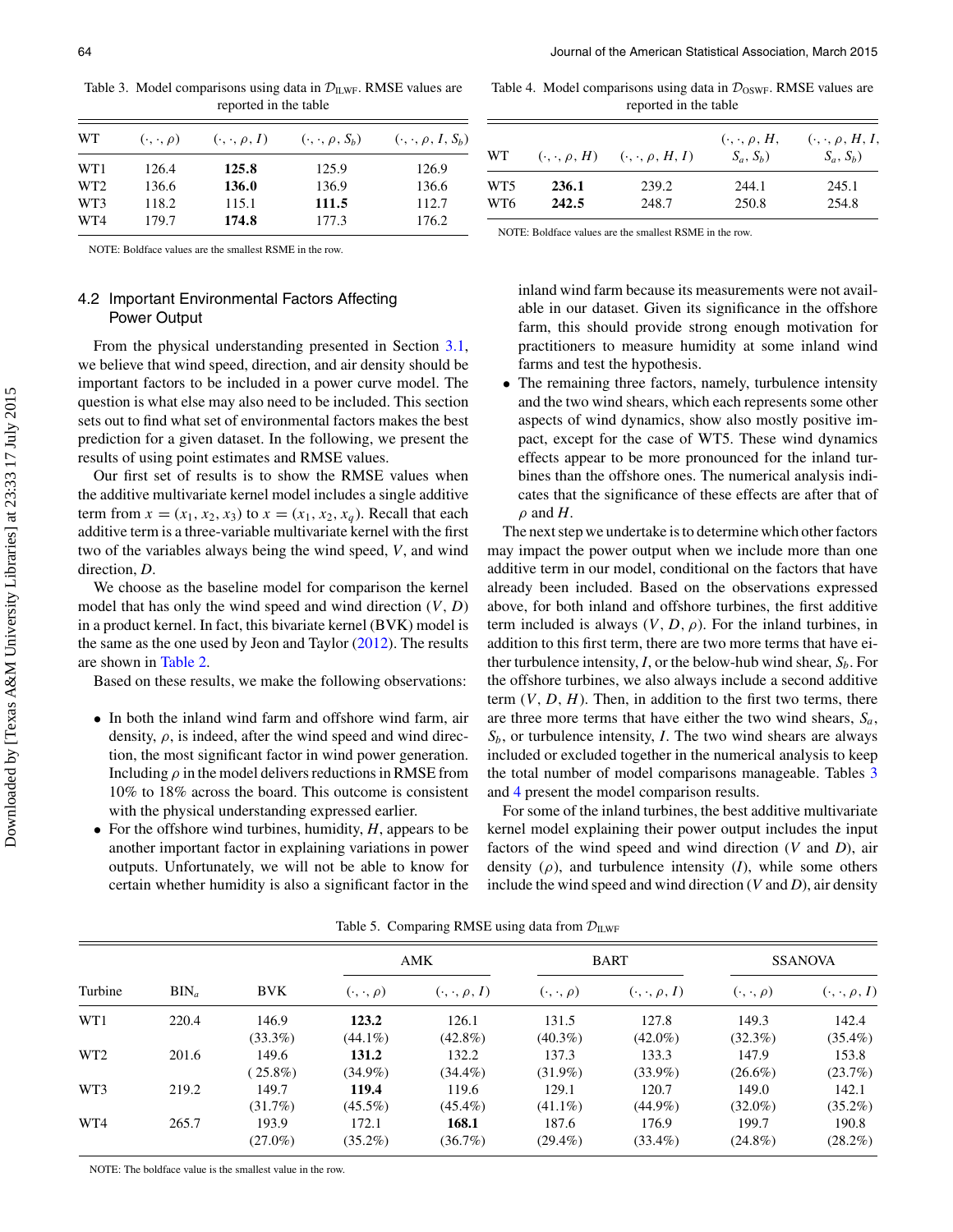Table 6. Comparing CRPS using data from  $\mathcal{D}_{\text{ILWF}}$ 

<span id="page-10-0"></span>

|                 |            | AMK                    |                           | <b>BART</b>            |                        |  |
|-----------------|------------|------------------------|---------------------------|------------------------|------------------------|--|
| Turbine         | <b>BVK</b> | $(\cdot, \cdot, \rho)$ | $(\cdot, \cdot, \rho, I)$ | $(\cdot, \cdot, \rho)$ | $(\cdot,\cdot,\rho,I)$ |  |
| WT1             | 84.0       | 77.3                   | 75.5                      | 74.9                   | 72.6                   |  |
|                 |            | $(8.0\%)$              | $(10.2\%)$                | $(10.9\%)$             | $(13.6\%)$             |  |
| WT <sub>2</sub> | 85.5       | 79.3                   | 77.2                      | 87.9                   | 80.8                   |  |
|                 |            | $(7.3\%)$              | $(9.7\%)$                 | $(-2.7\%)$             | $(5.5\%)$              |  |
| WT3             | 84.6       | 69.1                   | 69.2                      | 78.9                   | 70.2                   |  |
|                 |            | $(18.3\%)$             | $(18.3\%)$                | $(6.8\%)$              | $(17.1\%)$             |  |
| WT4             | 114.9      | 96.3                   | 96.5                      | 128.3                  | 117.9                  |  |
|                 |            | $(16.2\%)$             | $(16.0\%)$                | $(-11.7\%)$            | $(-2.6\%)$             |  |

NOTE: The boldface value is the smallest value in the row.

 $(\rho)$ , and wind shear  $(S_b)$ . These versions differ marginally. In the next subsection where the additive multiplicative kernel model is compared with other methods, we choose the model with four factors,  $V$ ,  $D$ ,  $\rho$ , and  $I$ , as the "best model" for the inland turbines, because when it does not produce the smallest RMSE (only one case), the difference between its RMSE and the smallest RMSE is around three percentage points.

For the offshore turbines, it is rather clear that the model with the wind speed  $(V)$ , wind direction  $(D)$ , air density  $(\rho)$ , and humidity (*H*) produces the lowest RMSE. Including other environmental factors in the model could instead increase the RMSE. The increase in RMSE is consistent and can be as much as 5.1% for turbine WT6. In the next section, we choose the model with *V*, *D*,  $\rho$ , and *H* as the "best model" for the offshore turbines.

If we repeat the above analysis using the CRPS measure, the insights remain the same. We therefore omit the presentation of the detailed CRPS results.

# 4.3 Comparison of the Estimation Accuracy of Different Models

In this subsection, we compare the "best" additive multivariate kernel model, selected in the preceding subsection, with four different methods: the binning method (BIN), popular in the wind industry and arguably the most widely used method in practice, BVK (Jeon and Taylor [2012\)](#page-11-11), BART (Chipman, George, and McCulloch [2010\)](#page-11-18), and SSANOVA (Gu [2013\)](#page-11-19). Our proposed additive multiplicative kernel method is represented by AMK. Recall that the binning method we use here is the version having incorporated the air density adjustment. To make this explicit, we use the notation BIN*a*. Note that the RMSE values of BVK and AMK in this section differ slightly from those in Tables [3](#page-9-0) and [4](#page-9-1) because we split the training and test datasets randomly, so that the training/test datasets used in this subsection are not exactly the same as those in the previous section.

The comparison results using the inland turbines are included in Tables [5](#page-9-2) and [6.](#page-10-0) These two tables show the RMSE-based comparison and the CRPS-based comparison, respectively. Note that the binning method can produce only point estimation, while BVK, BART, and AMK produces both point and density estimations. SSANOVA is supposed to produce density estimation as well, but doing so takes way too long time; we have to manually stop it after 15 hr computation. So, in the CRPS-based comparison, only BVK, AMK, and BART are included. In the RMSE-based comparisons, the baseline model used in the table is the binning method, and in the CRPS-based comparison, the baseline model is BVK. In the tables, the lowest values of RMSE or CRPS are highlighted in boldface fonts.

We notice that the BVK model produces a significant improvement over the industry standard binning method, with a reduction of RMSE ranging from 26% to almost 33%. Our additive multivariate kernel method improves further from BVK another 10% to 14%. In other words, the additive multivariate kernel method can reduce RMSE from the binning method by 35% to 45%. We believe that the improvement is the result of including the additional environmental factors in the model. When compared with BART and SSANOVA, AMK produces similar, but slightly better, results than BART in terms of point estimation, while the RMSE from the SSANOVA method is not as competitive as AMK and BART. In fact, SSANOVA performs much closer to what BVK does.

In [Table 6,](#page-10-0) when using data from WT1 through WT3, we notice that both AMK and BART produce better density estimation than BVK, whereas AMK and BART perform comparably. In the case of WT4 data, BART performed noticeably worse than AMK, and even BVK. We observe that the WT4 data have the largest variations among the four inland turbine datasets, as evident by its large RMSE/CRPS values. This large variation could be because WT4 is located the farthest away from its companion mast so that the wind measurements taken at the mast are less representative of the wind condition at the turbine site. This case appears to suggest the sensitivity of the BART model to the data quality.

<span id="page-10-3"></span>Tables [7](#page-10-1) and [8](#page-11-24) present the comparison results for the offshore turbines. In terms of point estimation, AMK is 8% to 12% better than BART, 11% to 14% better than SSANOVA, 10% to 14% better than BVK, 16% to 25% better than the binning

<span id="page-10-1"></span>

|         |                |            |                        |                        |                        |                           | <b>SSANOVA</b>         |                           |
|---------|----------------|------------|------------------------|------------------------|------------------------|---------------------------|------------------------|---------------------------|
|         |                |            |                        | AMK                    |                        | BART                      |                        |                           |
| Turbine | $\text{BIN}_a$ | <b>BVK</b> | $(\cdot, \cdot, \rho)$ | $(\cdot,\cdot,\rho,H)$ | $(\cdot, \cdot, \rho)$ | $(\cdot, \cdot, \rho, H)$ | $(\cdot, \cdot, \rho)$ | $(\cdot, \cdot, \rho, H)$ |
| WT5     | 302.7          | 281.7      | 255.7                  | 254.5                  | 278.1                  | 275.7                     | 285.7                  | 289.9                     |
|         |                | $(6.9\%)$  | $(15.5\%)$             | $(15.9\%)$             | $(8.1\%)$              | $(8.9\%)$                 | $(5.6\%)$              | $(4.2\%)$                 |
| WT6     | 328.4          | 284.1      | 245.0                  | 248.1                  | 282.2                  | 279.1                     | 293.2                  | 285.3                     |
|         |                | $13.5\%$   | $(25.4\%)$             | $(24.5\%)$             | $(14.1\%)$             | $(15.0\%)$                | $(10.7\%)$             | $(13.1\%)$                |

<span id="page-10-4"></span><span id="page-10-2"></span>Table 7. Comparing RMSE using data from  $\mathcal{D}_{\text{OSWF}}$ 

NOTE: The boldface value is the smallest value in the row.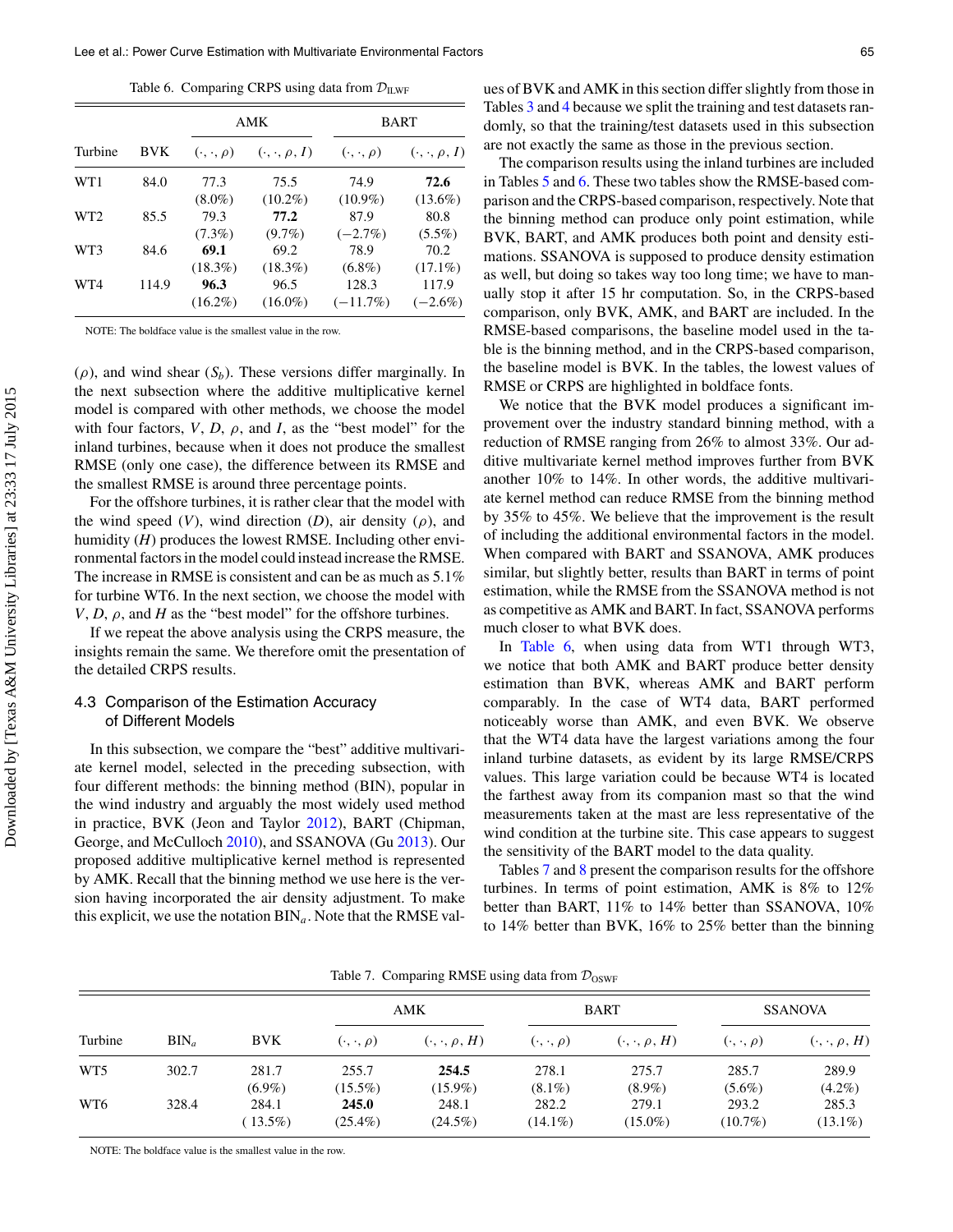<span id="page-11-24"></span>

|                 | Table 8. Comparing CRPS using data from $\mathcal{D}_{OSWF}$ |                     |                                                                                                       |             |                                  |  |  |
|-----------------|--------------------------------------------------------------|---------------------|-------------------------------------------------------------------------------------------------------|-------------|----------------------------------|--|--|
| Turbine         |                                                              | AMK                 |                                                                                                       | <b>BART</b> |                                  |  |  |
|                 |                                                              |                     | BVK $(\cdot, \cdot, \rho)$ $(\cdot, \cdot, \rho, H)$ $(\cdot, \cdot, \rho)$ $(\cdot, \cdot, \rho, H)$ |             |                                  |  |  |
| WT <sub>5</sub> | 130.9                                                        | 116.2               | 111.5<br>$(11.2\%)$ $(14.8\%)$ $(-16.6\%)$ $(-15.6\%)$                                                | 152.5       | 151.5                            |  |  |
| WT <sub>6</sub> | 146.1                                                        | 124.1<br>$(15.1\%)$ | 122.1<br>$(16.5\%)$                                                                                   | 177.9       | 176.3<br>$(-21.8\%)$ $(-20.6\%)$ |  |  |

NOTE: The boldface value is the smallest value in the row.

method, whereas BART, BVK, and SSANOVA perform comparably. In terms of density estimation, AMK is about 15% better than BVK, whereas BART is 15% to 20% worse than BVK, or equivalently, AMK is 24% to 30% better than BART. The results using the offshore turbines data appear to produce a similar message as in the case of inland turbine WT4: they all have a high level of noise, and in all three cases, BART appears to suffer from the elevated level of noise in data.

#### 5. CONCLUDING REMARKS

This study presents an additive multivariate kernel method for modeling power curves with a variety of environmental factors. It is an appealing approach because this new power curve model can capture the nonlinear relationships between environmental factors and the wind power output, as well as the high-order interaction effects among some of the environmental factors. The new power curve model generally outperforms its competitors in terms of prediction errors for both point estimation and density estimation. We believe that AMK's good performance does not happen by chance. However simple, our method makes explicit use of the physical understanding behind wind energy production for devising the tailored kernel model structure, whereas in BART or SSANOVA, by contrast, the intrinsic structure is left to be learned through the data. SSANOVA does not seem capable enough to capture the structure as much as the tailored AMK does. BART is more capable than SSANOVA but its capability is still worse than the human-guided physics-based understanding, and its capability becomes noticeably less effective when data are noisy.

In addition to its general good performance, we believe that the merit of our model lies in two additional aspects. The first one is its simplicity, which is a virtue valued by industrial practitioners, who generally do not like to blindly use a black-box method of which they do not understand well how the information fed into it was manipulated.

Another advantage is its fast computation for producing a point estimation. When calculating a mean power curve, AMK takes up to a few minutes, depending on the dataset sizes, while BART takes up to 40 min on a Dell PowerEdge 2900 3.16 GHz computer (because BART always produces distributions) and SSANOVA, being the slowest, takes up to 2 hr. In other words, AMK can be 10 times faster than BART and 30 times faster than SSANONA. This level of computation times may not be a point of concern among academic researchers but it is certainly meaningful and relevant in practice. Although density

estimation offers a fuller picture, computing the conditional means is a much more common exercise that practitioners need to do on a routinely basis and do so for a large number of turbines (in the order of thousands for a major wind company). Being able to shorten a routine computation by an order of magnitude is definitely appreciated by practitioners.

*[Received January 2014. Revised September 2014.]*

#### <span id="page-11-18"></span><span id="page-11-17"></span><span id="page-11-4"></span><span id="page-11-1"></span><span id="page-11-0"></span>**REFERENCES**

- <span id="page-11-16"></span>Ackermann, T. (2005), *Wind Power in Power Systems*, Hoboken, NJ: Wiley. [\[59\]](#page-4-3)
- Albers, A., Klug, H., and Westermann, D. (1999), "Power Performance Verification," in *Proceedings of European Wind Energy Conference*, Nice, France, March1-5, pp. 657-660. [\[56](#page-1-0)[,58\]](#page-3-2)
- Belghazi, O., and Cherkaoui, M. (2012), "Pitch Angle Control for Variable Speed Wind Turbines Using Genetic Algorithm Controller," *Journal of Theoretical and Applied Information Technology*, 39, 5–10. [\[59\]](#page-4-4)
- Chipman, H., George, E., and McCulloch, R. (2010), "BART: Bayesian Additive Regression Trees," *The Annals of Applied Statistics*, 4, 266–298. [\[61,](#page-6-3)[65\]](#page-10-2)
- Department of Energy (DOE) (2008), "20% Wind Energy by 2030," Technical Report (DOE/GO-102008-2567), U.S. Department of Energy (DOE). Available at *http://www.20percentwind.org/*. [\[56\]](#page-1-1)
- (2014), "Wind Powering America: Installed U.S. Wind Capacity and Wind Project Locations," Technical Report, U.S. Department of Energy. Available at *http://apps2.eere.energy.gov/wind/ windexchange/wind installed capacity.asp*. [\[56\]](#page-1-2)
- <span id="page-11-22"></span><span id="page-11-15"></span>Fan, J., and Yim, T. (2004), "A Cross-Validation Method for Estimating Conditional Densities," *Biometrika*, 91, 819–834. [\[62\]](#page-7-1)
- <span id="page-11-3"></span>Giebel, G., Brownsword, R., Kariniotakis, G., Denhard, M., and Draxl, C. (2011), *The State-of-the-Art in Short-Term Prediction of Wind Power: A Literature Overview* (2nd ed). NEMOS.plus. Available at *http:// orbit.dtu.dk/fedora/objects/orbit:83397/datastreams/file\_5277161/content*. [\[56\]](#page-1-3)
- <span id="page-11-6"></span>Gneiting, T., Larson, K., Westrick, K., Genton, M. G., and Aldrich, E. (2006), "Calibrated Probabilistic Forecasting at the Stateline Wind Energy Center: The Regime-Switching Space-Time Method," *Journal of the American Statistical Association*, 101, 968–979. [\[56\]](#page-1-4)
- <span id="page-11-23"></span>Gneiting, T., and Raftery, A. (2007), "Strictly Proper Scoring Rules, Prediction, and Estimation," *Journal of the American Statistical Association*, 102, 359–378. [\[62\]](#page-7-2)
- <span id="page-11-19"></span>Gu, C. (2013), *Smoothing Spline ANOVA*, New York: Springer-Verlag. [\[61,](#page-6-4)[65\]](#page-10-3)
- <span id="page-11-21"></span>Hall, P., Racine, J., and Li, Q. (2004), "Cross-Validation and the Estimation of Conditional Probability," *Journal of the American Statistical Association*, 99, 154–163. [\[62\]](#page-7-3)
- <span id="page-11-10"></span>Hayes, B., Ilie, I., Porpodas, A., Djokic, S., and Chicco, G. (2011), "Equivalent Power Curve Model of a Wind Farm Based on Field Measurement Data," in *Proceedings of IEEE PowerTech*, Trondheim, Norway, June19–23, pp. 1–7. [\[57\]](#page-2-1)
- <span id="page-11-7"></span>Hering, A. S., and Genton, M. G. (2010), "Powering Up With Space-Time Wind Forecasting," *Journal of the American Statistical Association*, 105, 92–104. [\[56\]](#page-1-5)
- <span id="page-11-20"></span>Hyndman, B., Bashtannyk, D., and Grunwald, G. (1996), "Estimating and Visualizing Conditional Densities," *Journal of Computational and Graphical Statistics*, 5, 315–336. [\[61\]](#page-6-5)
- <span id="page-11-8"></span>IEC (2005), *IEC 61400-12-1 Ed 1, Wind Turbines-Part 12-1: Power Performance Measurements of Electricity Producing Wind Turbines*, Geneva, Switzerland: International Electrotechnical Commission. [\[57\]](#page-2-2)
- <span id="page-11-11"></span>Jeon, J., and Taylor, J. (2012), "Using Conditional Kernel Density Estimation for Wind Power Density Forecasting," *Journal of the American Statistical Association*, 107, 66–79. [\[57,](#page-2-3)[61,](#page-6-6)[64,](#page-9-3)[65\]](#page-10-4)
- <span id="page-11-9"></span>Kusiak, A., Zheng, H., and Song, Z. (2009), "On-line Monitoring of Power Curves," *Renewable Energy*, 34, 1487–1493. [\[57\]](#page-2-4)
- <span id="page-11-5"></span>Lee, G., Ding, Y., Xie, L., and Genton, M. G. (2014), "Kernel Plus Method for Quantifying Wind Turbine Upgrades," *Wind Energy*, published online. Available at *<http://onlinelibrary.wiley.com/doi/10.1002/we.1755/pdf>*. [\[56\]](#page-1-6)
- Marzio, M. D., Panzera, A., and Taylor, C. C. (2012), "Smooth Estimation of Circular Cumulative Distribution Functions and Quantiles," *Journal of Nonparametric Statistics*, 24, 935–949. [\[57,](#page-2-5)[61\]](#page-6-7)
- <span id="page-11-12"></span>(2013), "Nonparametric Regression for Circular Responses," Scandi*navian Journal of Statistics*, 40, 238–255. [\[57,](#page-2-6)[61\]](#page-6-8)
- <span id="page-11-14"></span><span id="page-11-13"></span><span id="page-11-2"></span>——— (2014), "Nonparametric Regression for Spherical Data," *Journal of the American Statistical Association*, 109, 748–763. [\[57,](#page-2-7)[61\]](#page-6-9)